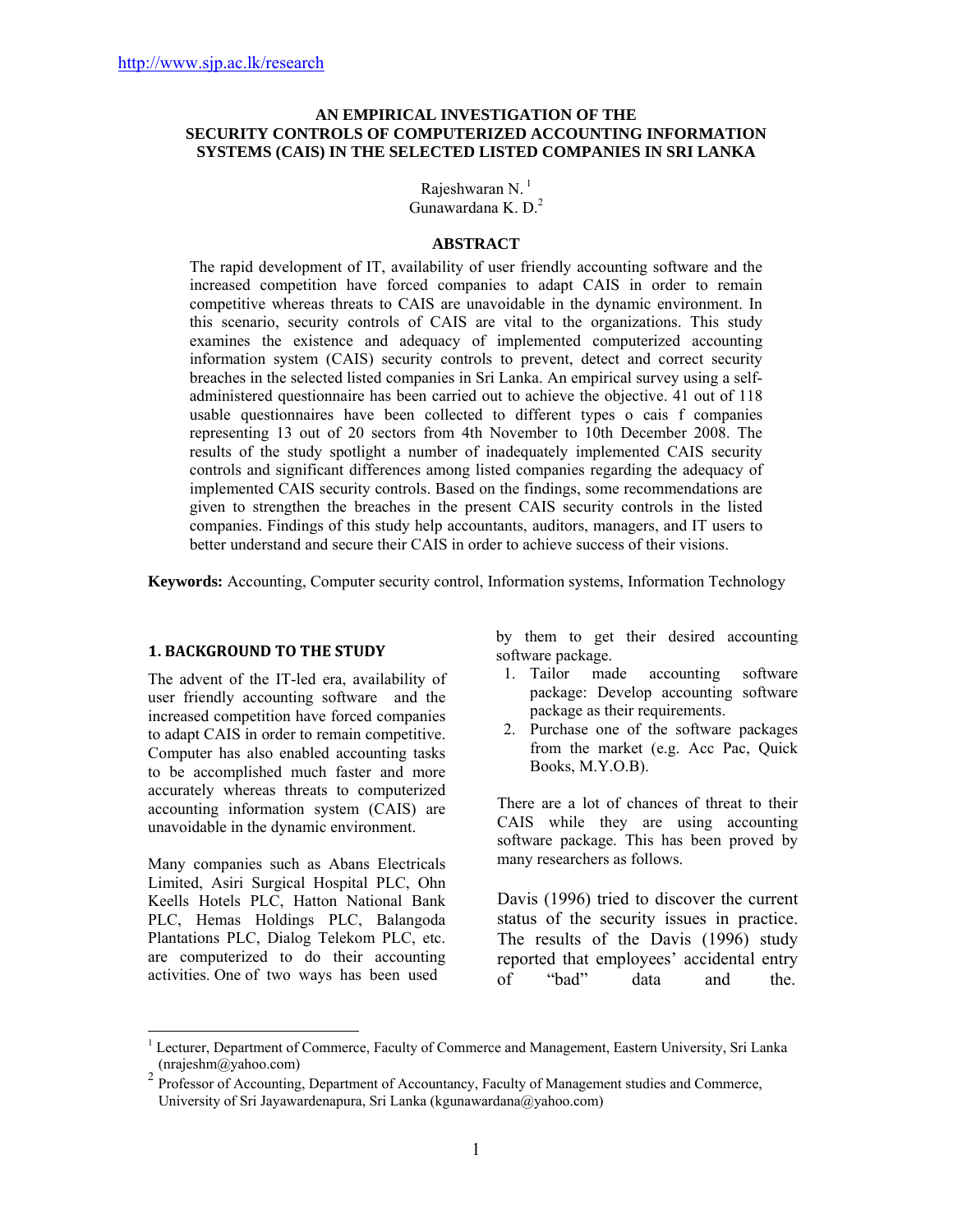accidental destruction of data, as well as the introduction of computer viruses, were considered to be the three top threats in a microcomputer environment. However, unauthorized access to data and/or system by employees, accidental entry of "bad" data by employees and poor segregation of information system duties were rated as the major threats to the minicomputer environment. In respect of the mainframe computer environment, accidental entry of "bad" data by employees, natural disasters, and unauthorized access to data and/or systems by employees were perceived as the main threats, while unauthorized access to data and/or systems by both outsiders (hackers) and insiders (employees), and technology advances outpacing control practices were said to be the most important threats in a network computer environment.

In 1998, Hood and Yang studied the impact of banking information systems security on banking in China, in comparison to the UK. The survey results revealed that all respondents believe that management was aware of security but none believed that their banks had taken enough action to reduce the risks and losses. The most common reason for this was the lack of financial and human resources. Furthermore, all four banks surveyed claimed to have a security policy, but only in one was the policy formally stated. Human security threats were perceived as the most important security threats in the Chinese banking sector, especially malicious attack from outsiders.

Abu-Musa (2006) carried out a survey to investigate the perceived threats of computerized accounting information systems (CAIS) in Saudi organizations. The survey results revealed that almost half of the responded Saudi organizations were suffering financial losses due to internal and external CAIS security breaches. The results also revealed that accidental and intentional entry of bad data; accidental destruction of data by employees; employees' sharing of passwords; introduction of computer viruses to CAIS; suppression and destruction of output; unauthorized document visibility; and directing prints and distributed information to people who were not entitled to receive were the most significant perceived security threats to CAIS in Saudi organizations.

From these views, it is obvious that there are higher possibilities of threats to CAIS. These types of threats are prevailing in the developed as well as the developing countries. Those are seemed in all types of organizations without size differences. Sri Lankan organizations also are not exceptional from these threats. Hence it is assumed that these threats are prevailing in Sri Lankan organizations too.

## **2. PROBLEM STATEMENT**

In this context, it is essential to implement adequate CAIS security controls to prevent these threats. Because of that, CAIS security controls are already implemented by the listed companies in Sri Lanka. But, there is a problem whether implementation of CAIS security controls are sufficient or not to prevent these threats in the listed companies in Sri Lanka. This research is a trial to answer the following research questions:

- *RQ1*. Are the implemented CAIS security controls in the listed companies adequate?
- *RQ2.* Are there significant differences among listed companies regarding the adequacy of implemented CAIS security controls?
- *RQ3.* Which types of CAIS security controls are weak in the listed companies?

# **3. OBJECTIVES OF THE STUDY**

The main objective of this research is to examine the existence and adequacy of implemented CAIS security controls to prevent, detect and correct security breaches in the listed companies. In addition sub objectives of this research are as follows.

- i. To explore and describe significant differences among the listed companies regarding the adequacy of implemented CAIS security controls.
- ii. To explore weak security controls of CAIS in the listed companies.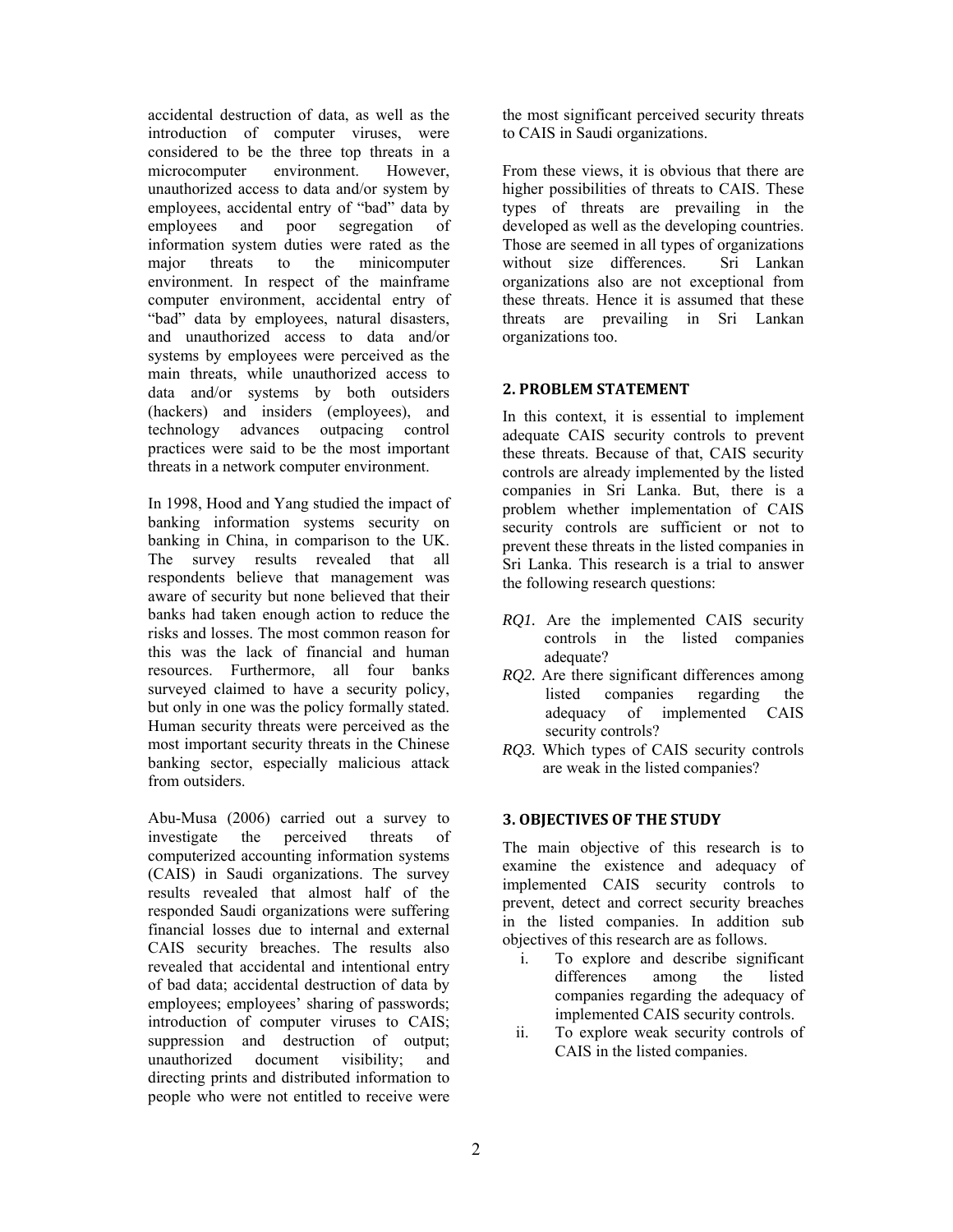#### **4. SIGNIFICANCE OF THE STUDY**

The results of this study help accountants, auditors, managers, and IT users to better understand and secure their CAIS in order to achieve success of their visions. As a result, the country will be benefited by eliminate losses of organizations and improved their performance. Further there are so many researches and articles available in world wide, but in Sri Lanka it is very rear to find researches on Computerized Accounting Information Systems. Therefore, this study may lead to fill the knowledge gap on this field.

## **5. LITERATURE REVIEW**

Information Technology was developing very fast in Sri Lanka. It was proved by following researches such as Kennedy (2005) studied potential challenges and Benefits of Implementing E-Learning in Sri Lanka by reviewing the awareness and readiness of the selected higher educational institutes. Findings revealed that Educational Institutes have also been using e-mail and Internet in addition to developing web pages for transaction of students. They have planned to invest number of funds in future in the selected areas of the e- application. Kennedy (2007) also studied the Human Resource Challenges in Information and Communication Technology (ICT) Industry in Sri Lanka and the potential for an E-Business in Sri Lanka. The study revealed that a growing demand in ICT work force. Further he noted that there was strong potentiality to go for the successful E-Business with strong involvement of companies by overcoming common problems faced by any developing country at this stage of online business. Moreover Kennedy (2008) discussed the potential challenges and benefits of information technology and economic development in Sri Lanka by reviewing the awareness and readiness of the selected opportunities. He also identified the enabling factors and bottlenecks, and forecasts the future growth of ICT developments in Sri Lanka as a host in Asia. Furthermore, developing ICT, professional services, and offshoring opportunities should be a high priority for the development strategy of the country.

In this situation, threats for CAIS are high. Reviewing the literature of the security controls of CAIS is vital. Henry (1997) conducted a survey on 261 companies in Hampton Roads, Virginia, USA, to determine the nature of their accounting systems and security in use. He attempted to ascertain the degree of correspondence between the theory and actual practice. Seven basic security methods for computerized accounting information systems were discussed and presented in his survey. These methods included encryption, password access, backup of data, virus protection, and authorisation for system changes, physical system security, and periodic audits. The results of Henry's survey indicated that 80.3 percent of the companies back-up their accounting systems, 74.4 percent of the companies secure their accounting system with passwords, but only 42.7 percent utilize protection from viruses. Physical security and authorisation for changes to the system were employed by less than 40 percent of the respondents. The survey results also showed that only 15 companies used encryption for their accounting data, which was a surprising result, considering the number of companies utilizing some form of communication hardware. Almost 45 percent of the sample underwent some sort of audit of their accounting data.

Detecting and preventing unauthorized access to CAIS by internal and external parties has become an important issue. The results of Furnell and Dowland's (2000) study revealed that traditional methods of user authentication and access security control do not provide comprehensive protection and offer opportunities for compromise by various classes of abuse.

Seetharaman, Senthilvelmurugan and Periyanayagam (2004) studied anatomy of computer accounting frauds. This paper introduced fraud as asset misappropriations (85 per cent of cases), corruption and fraudulent statements. Symptoms included accounting anomalies, lack of internal control environment, lifestyle and behaviour. The most effective tools for fraud detection were internal audit review, specific investigation by management, and whistle-blowing. The correlation of fraud perpetrators' personality with the size of losses was examined.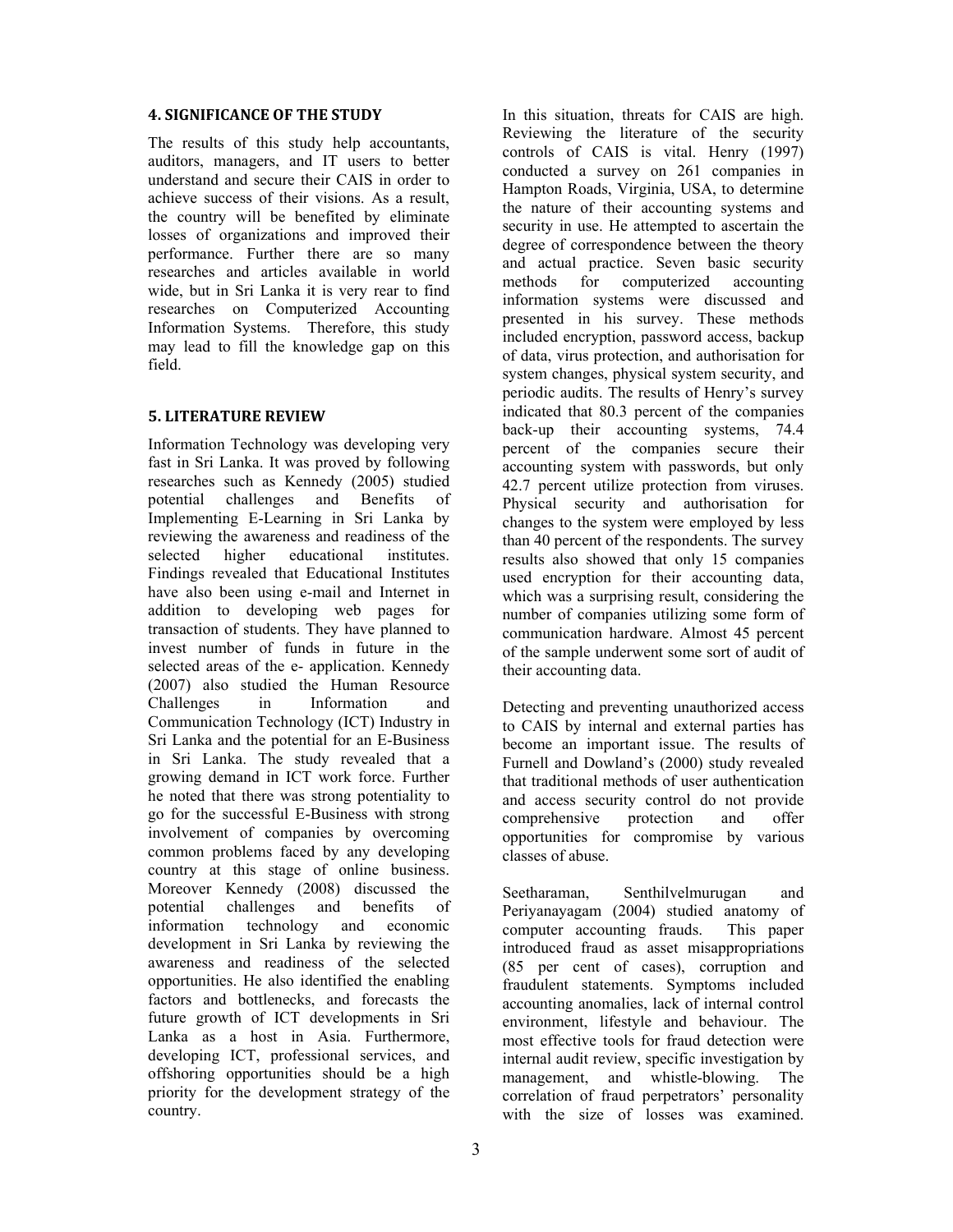Personality was analyzed into age, gender, position, educational background and collusion. A strong system of internal control was most effective in fraud prevention. Fraud impacted on accounting transactions in accounts receivable, receipts and disbursements, accounts payable, inventories and fixed assets, and financial reporting. The monetary impact resulting from fraud was analyzed by the type of victim and the amount of loss. Internal control and good employment practices prevent fraud and mitigate loss. This research only touched on the surface of the computer accounting fraud. They noted future research that much more to investigate and explore on this topic especially on the techniques of committing fraud in a computerized business environment.

Abu-Musa (2004) carried out a survey to investigate the existence and adequacy of implemented CAIS security controls in the Egyptian banking sector (EBS). The results of study revealed that the vast majority of Egyptian banks have adequate CAIS security controls in place. The results also revealed that the computer departments paid relatively more attention to technical security controls (such as: software and electronic access security controls, data and data entry security controls, off-line programs and data security controls, utility security controls, bypassing security controls, and user programming security controls); while internal audit departments emphasized the behavioral and organizational security controls (e.g. organizational security controls, division of duties, and output security controls).

Gupta and Hammond (2005) reported the results of a survey of the IS security concerns of 138 small businesses. One of the significant findings of this study was that firms continue to choose technologies which might not be very effective for their environment. Small business owners might not be adept at selecting appropriate technologies. Alternatively, their choice might be limited by affordability. Another possibility related to the nature of many small business owners. They might be too preoccupied with day-to-day operations to formulate an IS security strategy. As a consequence, they might conveniently continue to use the technology initially selected. The difficulty and cost of a switch over might be perceived as prohibitive by many small business owners, forcing them to rely on old technology.

Abu-Musha (2007b) carried out an empirical survey to investigate the existence and adequacy of implemented CAIS security controls in Saudi organizations. The paper also investigated the significant differences among different Saudi organizations as well as among respondent groups regarding the above research issues. The proposed checklist classified CAIS security controls under the following main security groups: organizational security controls, hardware and physical access security controls, software and electronic access security controls, data and data integrity security controls, off-line programs and data security controls, utilities security controls, bypassing of normal access security controls, user programming security controls, division of duties and output security controls. Most of the security controls were selected and incorporated in the questionnaire to be empirically tested in the listed companies.

Liyanagunawardena and Samarasinghe (2008) carried out research on acceptable use policy and misuse of work computers: case from Sri Lankan software development industry. The paper pointed out that organizations introduce acceptable use policies to deter employee computer misuse. Despite the controlling, monitoring and other forms of interventions employed, some employees misuse the organizational computers to carry out their personal work such as sending emails, surfing internet, chatting, playing games etc. These activities not only waste productive time of employees but also bring a risk to the organization. A questionnaire was administrated to a random sample of employees selected from large and medium scale software development organizations, which measured the work computer misuse levels and the factors that influence such behavior. The presence of guidelines provided no evidence of significant effect on the level of employee computer misuse. Not having access to Internet /email away from work and organizational settings were identified to be the most significant influences of work computer misuse.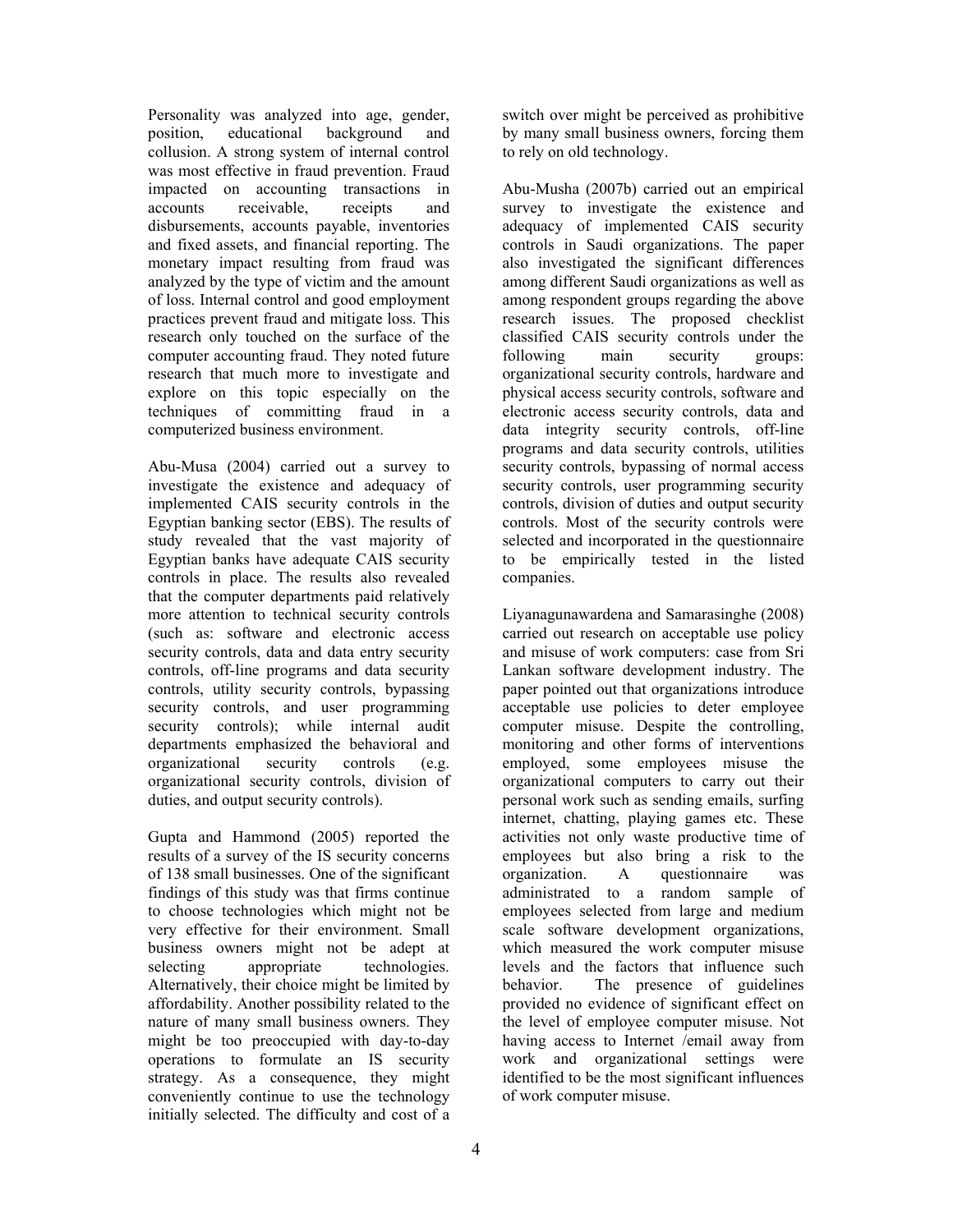The IT Governance Institute (ITGI, 2008) and the Information Systems Audit and Control Foundation (ISACF, 2008) developed the Control Objectives for Information and Related Technology (COBIT). COBIT provides managers, auditors, and IT users with a set of generally accepted IT control objectives to assist them in maximizing the benefits derived through the use of IT and developing the appropriate IT governance and control in their organizations. The first edition of COBIT was published in 1996. COBIT incorporates generally applicable and accepted international standards for good practice of IT management and control. Many of the COBIT security controls were selected and incorporated in the questionnaire to be empirically tested in the listed companies.

ISO 17799 also introduces a comprehensive set of controls comprising best practices in information security. It is a recognized generic international information security standard. ISO 17799 was originally published in the early 1990s as the "DTI Code of Practice" by the Department of Trade & Industry in the UK. ISO/IEC 17799 was most recently revised in June 2005 and was renamed to ISO/IEC 27002 in July 2007. The ISO 17799/ ISO 27002 standard is comprised of ten main sections: security policy, system access control, asset classification and control, personnel security, physical and environmental security, communications and operations management, access control, system development and maintenance, business continuity management, and Compliance. Many of the security controls were also selected and incorporated in the questionnaire to be empirically investigated in the listed companies.

# **6 HYPOTHESES**

The current research is an attempt to investigate the following research hypotheses:

- $H1_A$ . The implemented CAIS security controls in the listed companies are adequate.
- $H2_A$ . There are significant differences among listed the companies regarding the adequacy of implemented CAIS security controls.

#### **7. RESEARCH METHODOLOGY**

**7.1 Research design:** Nature of the study was descriptive and hypothesis testing. Type of investigation was correlation. It was carried out to identify the main characteristics of the research variables. The extent of researcher interference was minimal and study setting was non contrived (natural). Time horizon was cross sectional where data collection was done over a period of several weeks. Unit of analysis was organizations.

**7.2 Survey method:** In this study, an empirical survey – using a self-administered questionnaire – was conducted to investigate and evaluate the existence and adequacy of implemented CAIS security controls in the selected listed companies. Most of the statements of questionnaire were adopted from Abu-Musa (2004, 2007a, 2007b) and other statements were taken from the related research papers and information security controls standards. The questionnaire used Likert Scale **(**perfect, good, adequate, poor, not at all) questions/ statements to make it easy for respondents to answer these questions/ statements and to go through the questionnaire.

Questionnaire was pretested with academics, accountants and IT specialists. After considering the comments and suggestions of pre-test results, the revised questionnaire was piloted on a selected bank and insurance staff. Appropriate comments and suggestions were considered in developing and revising the final suggested questionnaire.

The questionnaire was classified CAIS security controls under the following main security groups: security policy, administrative security controls, hardware and physical access security controls, software and electronic access security controls, data security controls, off-line programs and data security controls, utilities security controls, bypassing of normal access security controls, separation of duties, output security controls and security controls of correct processing in applications (SCCPA).

**7.3 Population and sampling:** The Colombo Stock Exchange (CSE) had 236 listed companies representing 20 business sectors.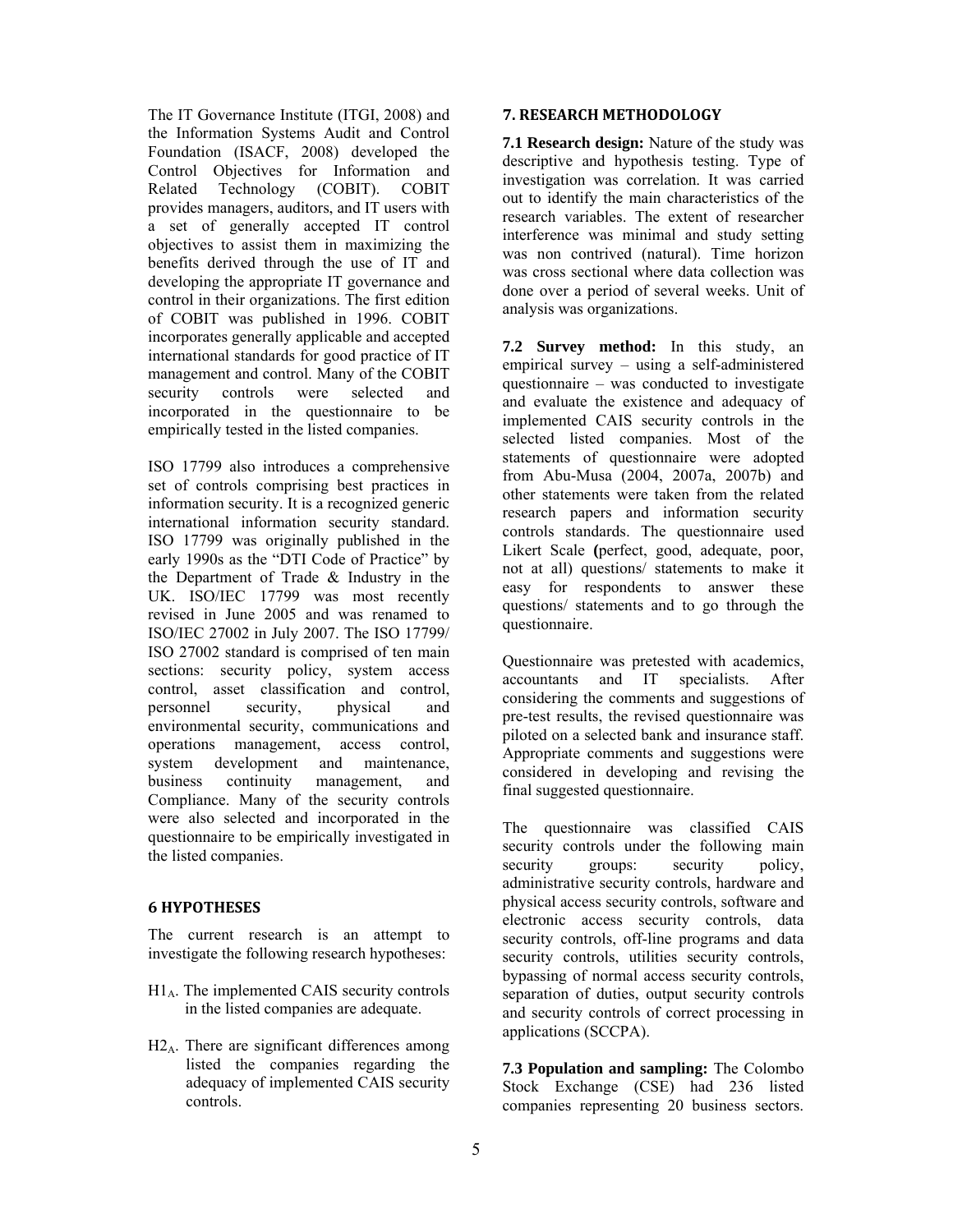50% of population was selected as a sample. Proportionate Stratified Random Sampling method was used to select the sample companies from the CSE of population (Sekaran, 2007, p. 422). 118 questionnaires were sent by e-mail to companies but respondent rate was zero. Then questionnaires were posted to Accountants of 118 companies with self addressed stamped envelop to enable them to return the filled questionnaire. It was possible to collect less than 20 questionnaires. Hereafter follow up was done through the phone to respective Accountants. Some of them accepted to return the questionnaires at the same time some Accountants were unable to get it therefore they requested to send the questionnaires to their personnel e-mail address then questionnaires were e-mailed to them. In addition, some companies were personally visited and collected data by the researcher.

Three incomplete questionnaires were judged unusable and excluded from the data analysis. Four questionnaires were received on 29<sup>th</sup> December 2008 after completing the analysis therefore, those were not included in the study. After excluding the incomplete late and invalid responses, the research ended with 41 valid and usable questionnaires, representing a 35% response rate and 18% of the population. This response rate is considered as a high response rate in this kind of empirical survey.

**7.4 Methods of data analysis:** The data was analyzed using the statistical package for social sciences (SPSS) version 16. Descriptive statistics (such as frequencies and percentages) of data was performed to identify the main characteristics of the research variables. One sample t test was used to test adequacy of the implemented CAIS security controls in the listed companies. Data were collected through 5 point likert scale, where 3 was determined as adequacy level.

Adequacy of CAIS Security Control =  $\mu \ge 3$ Where  $\mu$  is the mean of security controls.

Overall security controls was obtained by aggregating 11 types of security controls. Statistical format of above hypothesis (1) as follows,

*H1*<sub>0</sub>.  $\mu \leq 2.99$ 

*H<sub>1</sub>*.  $\mu$  > 2.99

Hypothesis involves the phrase "greater than", this must be a one tailed test (right tailed test). Determine whether reject the null hypothesis or not. The decision rule is: if the one-tailed critical t value is less than the observed t, then  $H_0$  can be rejected.

One way ANOVA was used to test the significant differences among the listed companies regarding the adequacy of implemented CAIS security controls.

Make decision about null hypothesis based on

- Probability of F-statistic  $\leq$  0.05 a reject null hypothesis
- Probability of F-statistic  $> 0.05$  a fail to reject null hypothesis

Draw conclusion about research hypothesis based on decision about null hypothesis

- Reject null hypothesis a support research hypothesis
- Fail to reject null hypothesis a do not support research hypothesis (SW318 Social Work Statistics, n.d).

# **8. THE RESEARCH RESULTS**

The external reliability of the instrument used to collect data was examined by Test – Retest method. This test was carried out by using 10 companies from different sectors with three weeks time interval. The coefficient of the Test – Retest of the instrument indicates a high external reliability 0.993 (correlation is significant at the 0.01 level -2 tailed). The inter item consistency reliability was examined with Cronbach's Alpha test. The result of Cronbach's Alpha test was 0.982 which suggested that the internal reliability of instrument was very high. Content validity of the instrument was ensured by the conceptualization and operationalization of the variables based on literature, and indirectly by the high internal consistency reliability of the instrument as denoted by alphas.

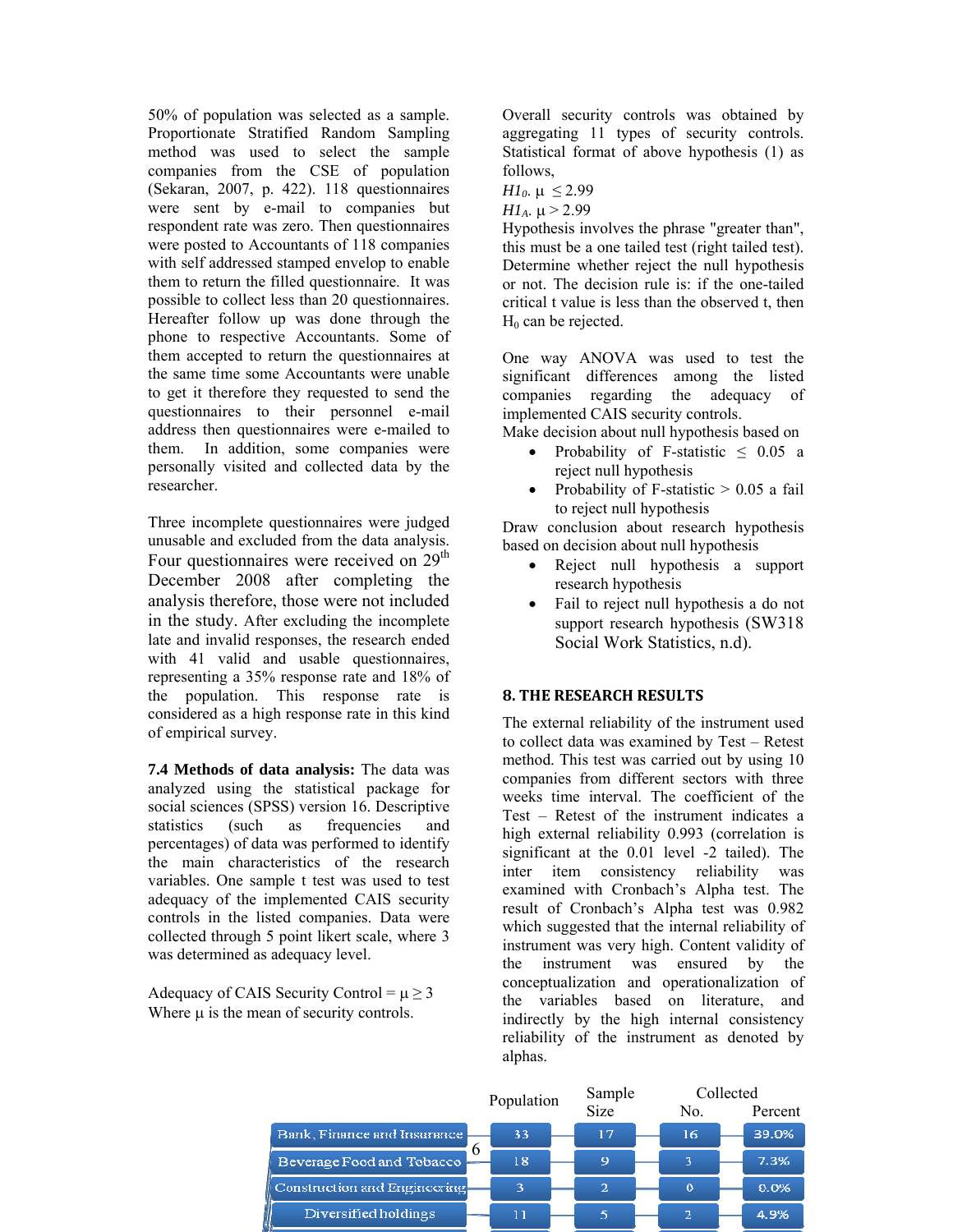

Only one questionnaire was received from the following sectors Footwear, Investment Trust, Power and Energy, Services, Stores Supplies and Trading in the current survey. For the analysis purposes, those are grouped together and named as Multiple sectors which are shown in the Figure 2.

Table 1 Security Policy

Figure 1 Research Sample

The findings of the existence and adequacy of implemented CAIS security controls and the significant differences among listed companies will be presented and discussed in the following sections.

#### **8.1 Security Policy**

To explore the existence and the implementation of adequate security policy in the listed companies, the respondents were requested to answer to relevant security policy questions. As indicated by mean values in the Table 1 the implemented Security Policies are found to be above adequate level and approaching higher security level regarding all aspects of security policies in the listed companies. Information security policy document is good or higher level in the majority of listed companies that can be assured based on mean, median, mode.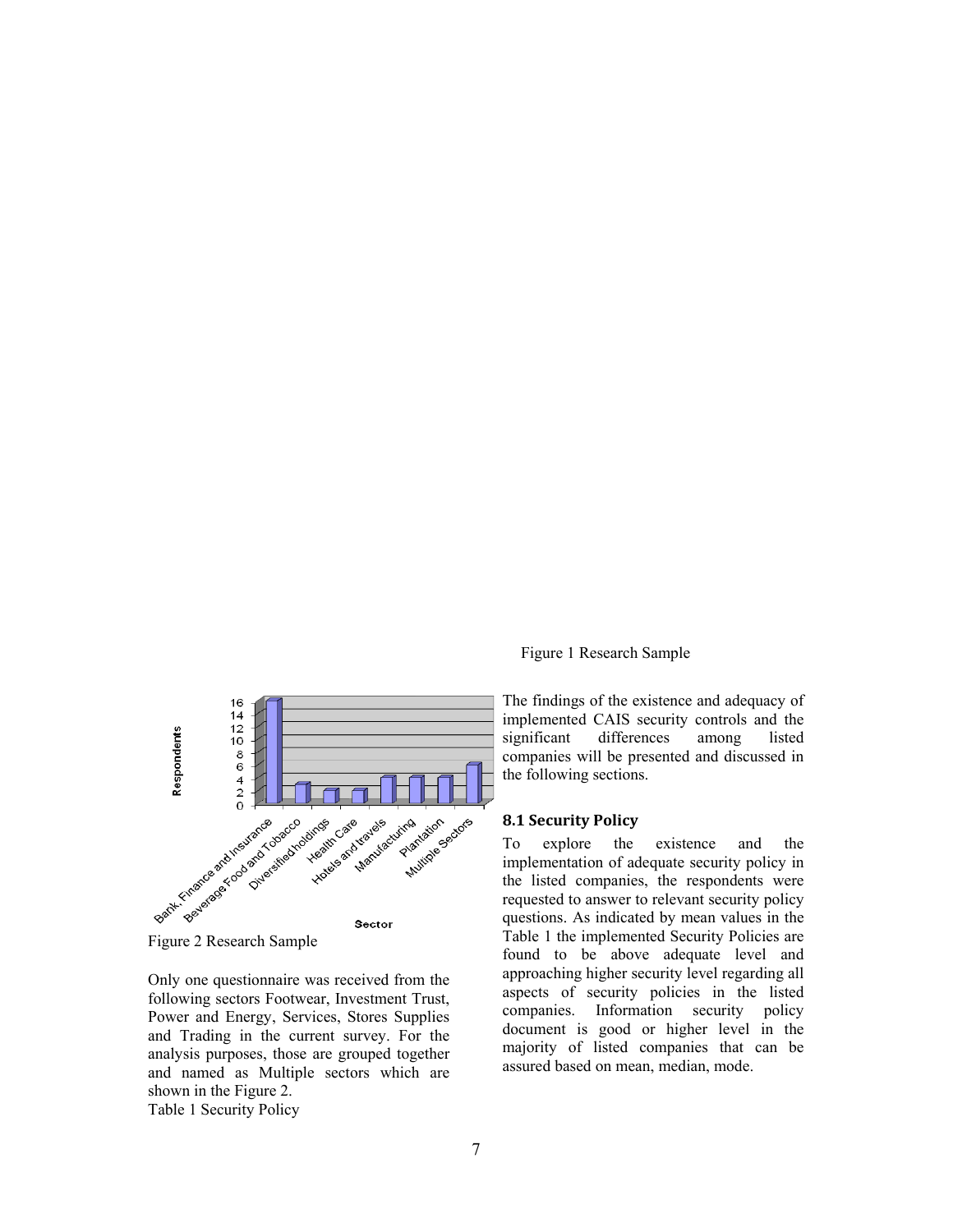| <b>Security Policy</b>                       | Mean | Std. dev. | <b>Median</b> | Mode |
|----------------------------------------------|------|-----------|---------------|------|
| 1. Information security policy document      | 3.85 | 0.727     |               | 4 I  |
| 2. Review of information security policies   | 3.66 | 0.762     | 4             |      |
| 3. Coordination with other security policies | 3.54 | 0.745     |               |      |

|                                                  | N  | Mean   | <b>Std. Deviation</b> | <b>Std. Error Mean</b> |
|--------------------------------------------------|----|--------|-----------------------|------------------------|
| <b>Security Policy</b>                           | 41 | 3.6829 | 0.68293               | 0.10666                |
| Administrative Security Control                  | 41 | 3.2724 | 0.68694               | 0.10728                |
| Hardware and physical access security controls   | 41 | 3.8333 | 0.67726               | 0.10577                |
| Software and electronic access security controls | 41 | 3.9961 | 0.71774               | 0.11209                |
| Data security controls                           | 41 | 3.8073 | 0.68898               | 0.10760                |
| Off-line programs and data security controls     | 41 | 3.5427 | 0.73930               | 0.11546                |
| Utilities security controls                      | 41 | 3.3984 | 1.03339               | 0.16139                |
| Bypassing of normal access security controls     | 41 | 3.4472 | 0.99892               | 0.15600                |
| Separation of duties                             | 41 | 3.9187 | 0.66575               | 0.10397                |
| Output security controls                         | 41 | 3.7073 | 0.80701               | 0.12603                |
| <b>SCCPA</b>                                     | 41 | 3.9512 | 0.74372               | 0.11615                |
| <b>Overall Security Controls</b>                 | 41 | 3.6870 | 0.60991               | 0.09525                |

Table 2 One-Sample Statistics

The critical t(d.f 40,  $\alpha$ =0.05) is 1.6839 and the observed t is 6.497, H1(i)0 is rejected and H<sub>1</sub>(i)A is accepted at 5% significant level. That is, there is sufficient evidence to conclude that the mean number of Security Policy is larger than 2.99 and the implemented Security Policies of CAIS in the listed companies are adequate (Table 2 and 3).

Table 4 reveals the significance is 0.550, which is greater than 0.05. So, the variances are approximately equal for Security Policy. ANOVA table shows there are no significant differences among the listed companies regarding the existence and the implementation of the security policy of CAIS at significance level 0.05.

#### **8.2 Administrative Security Controls**

As indicated by mean values in the Table 6 Administrative Security Controls are found to be above adequate level in the listed companies except Mandatory vacations used to reduce the fraud resulting from increased chance of exposure. But only positive management attitude toward the security of CAIS is higher level and it falls between categories of good and perfect level.

More than 50% of companies reported that rotation of duties helped to identify the errors and irregularities are good or higher level that was assured by median and mode.

 On the other hand, mean number of mandatory vacations used to reduce the fraud resulting from increased chance of exposure is 2.66 with standard deviation 1.257. Thus many of listed companies fall between categories of not at all and poor level. Moreover, most of responded companies personnel policies include background checks to reduce the hiring dishonest employees, there is documentation showing that users have been properly trained and the employees who have access to sensitive data have been bonded (agreement) are between poor and adequate level.

The critical t is 1.6839 and the observed t is 2.632, there is sufficient evidence to conclude that the mean number of Administrative Security Controls is larger than 2.99 and the implemented Administrative Security Controls of CAIS in the listed companies are adequate. The ANOVA Table 5 reveals there are significant differences among the listed companies regarding the existence and the implementation of the Administrative Security Controls of CAIS at significance level 0.05. The mean of Beverage, Food and Tobacco sector and the Plantation sector are significantly different than other sectors for Administrative Security Controls.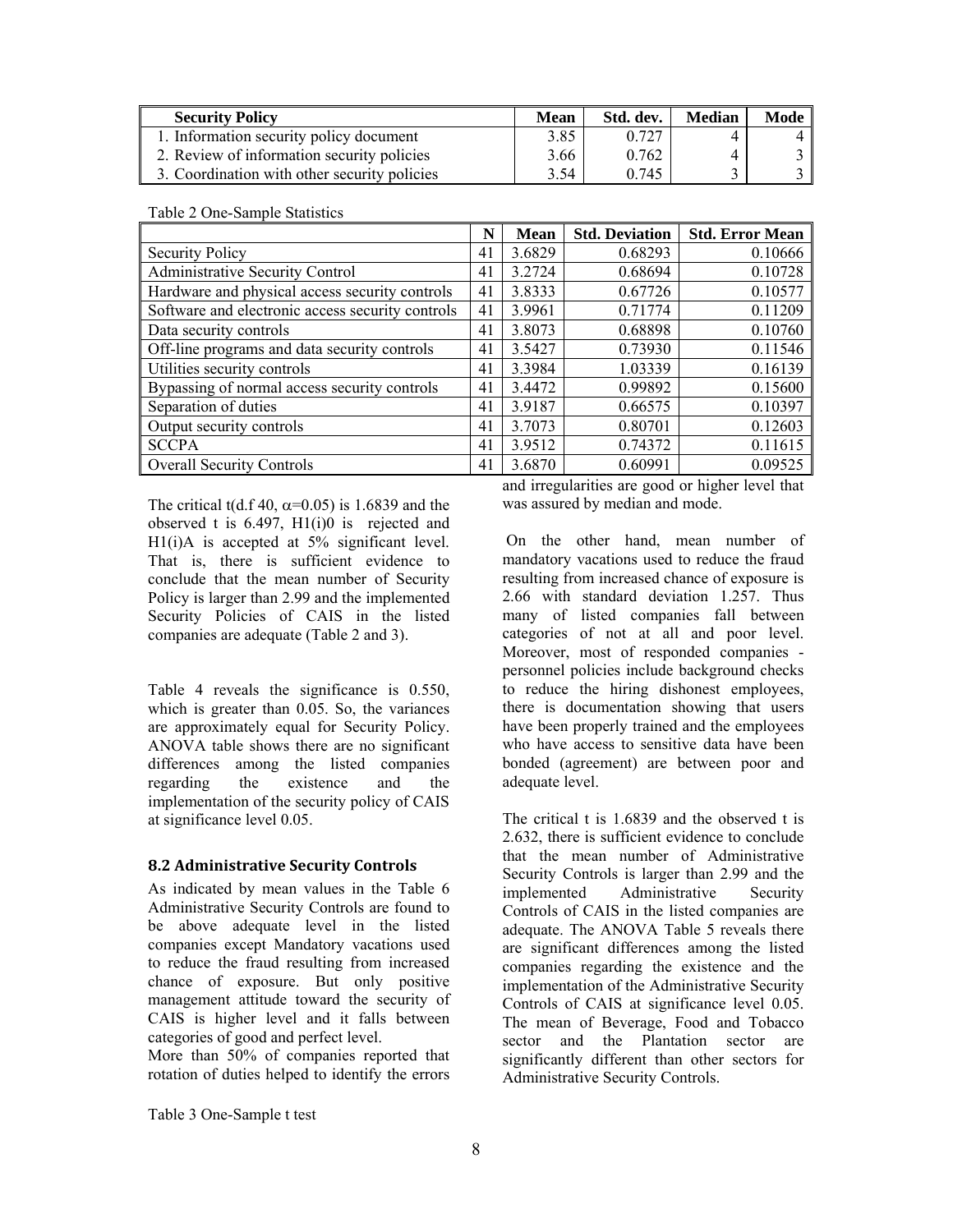|                                                     | Test Value $= 2.99$ |    |                |                                  |        |                                              |  |
|-----------------------------------------------------|---------------------|----|----------------|----------------------------------|--------|----------------------------------------------|--|
|                                                     | t                   | df | Sig.<br>$(2 -$ | <b>Mean</b><br><b>Difference</b> |        | 95% Confidence Interval<br>of the Difference |  |
|                                                     |                     |    | tailed)        |                                  | Lower  | <b>Upper</b>                                 |  |
| <b>Security Policy</b>                              | 6.497               | 40 | 0.000          | 0.6929                           | 0.4774 | 0.9085                                       |  |
| <b>Administrative Security</b><br>Control           | 2.632               | 40 | 0.012          | 0.2824                           | 0.0655 | 0.4992                                       |  |
| Hardware and physical<br>access security controls   | 7.973               | 40 | 0.000          | 0.8433                           | 0.6296 | 1.0571                                       |  |
| Software and electronic<br>access security controls | 8.976               | 40 | 0.000          | 1.0061                           | 0.7796 | 1.2327                                       |  |
| Data security controls                              | 7.596               | 40 | 0.000          | 0.8173                           | 0.5998 | 1.0348                                       |  |
| Off-line programs and data<br>security controls     | 4.787               | 40 | 0.000          | 0.5527                           | 0.3193 | 0.7860                                       |  |
| Utilities security controls                         | 2.530               | 40 | 0.015          | 0.4084                           | 0.0822 | 0.7346                                       |  |
| Bypassing of normal access<br>security controls     | 2.930               | 40 | 0.006          | 0.4572                           | 0.1419 | 0.7725                                       |  |
| Separation of duties                                | 8.932               | 40 | 0.000          | 0.9287                           | 0.7186 | 1.1388                                       |  |
| Output security controls                            | 5.691               | 40 | 0.000          | 0.7173                           | 0.4626 | 0.9720                                       |  |
| <b>SCCPA</b>                                        | 8.276               | 40 | 0.000          | 0.9612                           | 0.7265 | 1.1960                                       |  |
| <b>Overall Security Controls</b>                    | 7.318               | 40 | 0.000          | 0.6970                           | 0.5045 | 0.8896                                       |  |

Table 4 Test of Homogeneity of Variances

|                                                  | <b>Levene Statistic</b> | df1 | df2 | Sig.  |
|--------------------------------------------------|-------------------------|-----|-----|-------|
| <b>Security Policy</b>                           | 0.857                   | 7   | 33  | 0.550 |
| Administrative Security Control                  | 0.895                   | 7   | 33  | 0.522 |
| Hardware and physical access security controls   | 1.466                   | 7   | 33  | 0.214 |
| Software and electronic access security controls | 1.390                   | 7   | 33  | 0.243 |
| Data security controls                           | 1.608                   | ┑   | 33  | 0.168 |
| Off-line programs and data security controls     | 2.071                   | 7   | 33  | 0.075 |
| Utilities security controls                      | 1.583                   | 7   | 33  | 0.175 |
| Bypassing of normal access security controls     | 0.917                   | 7   | 33  | 0.506 |
| Separation of duties                             | 1.073                   | 7   | 33  | 0.403 |
| Output security controls                         | 1.815                   | 7   | 33  | 0.117 |
| <b>SCCPA</b>                                     | 2.170                   | 7   | 33  | 0.063 |
| <b>Overall Security Controls</b>                 | 1.536                   | 7   | 33  | 0.190 |

#### **8.3 Hardware and Physical Access Security Controls**

The results reveal that mean value and standard deviation of implemented uninterruptible power supply units to supply power during power outages are 4.32 and 0.82 respectively. It indicated that majority of responded companies use generators during the power failure. Further, mean value of implemented theft and hazard insurance covering computers' hardware, limiting Table 5 ANOVA

computer access to employees with a defined need, protection of computers from water, smoking and dust, restriction of physical access to terminals, computer room, hardware outside the computer room (e.g. network switch-gear, modems), communications lines (e.g. cables should be sealed in ducts outside the hardware area to prevent tapping or reading by service equipment) is around 4 and fall under the higher and perfect level (Table 7).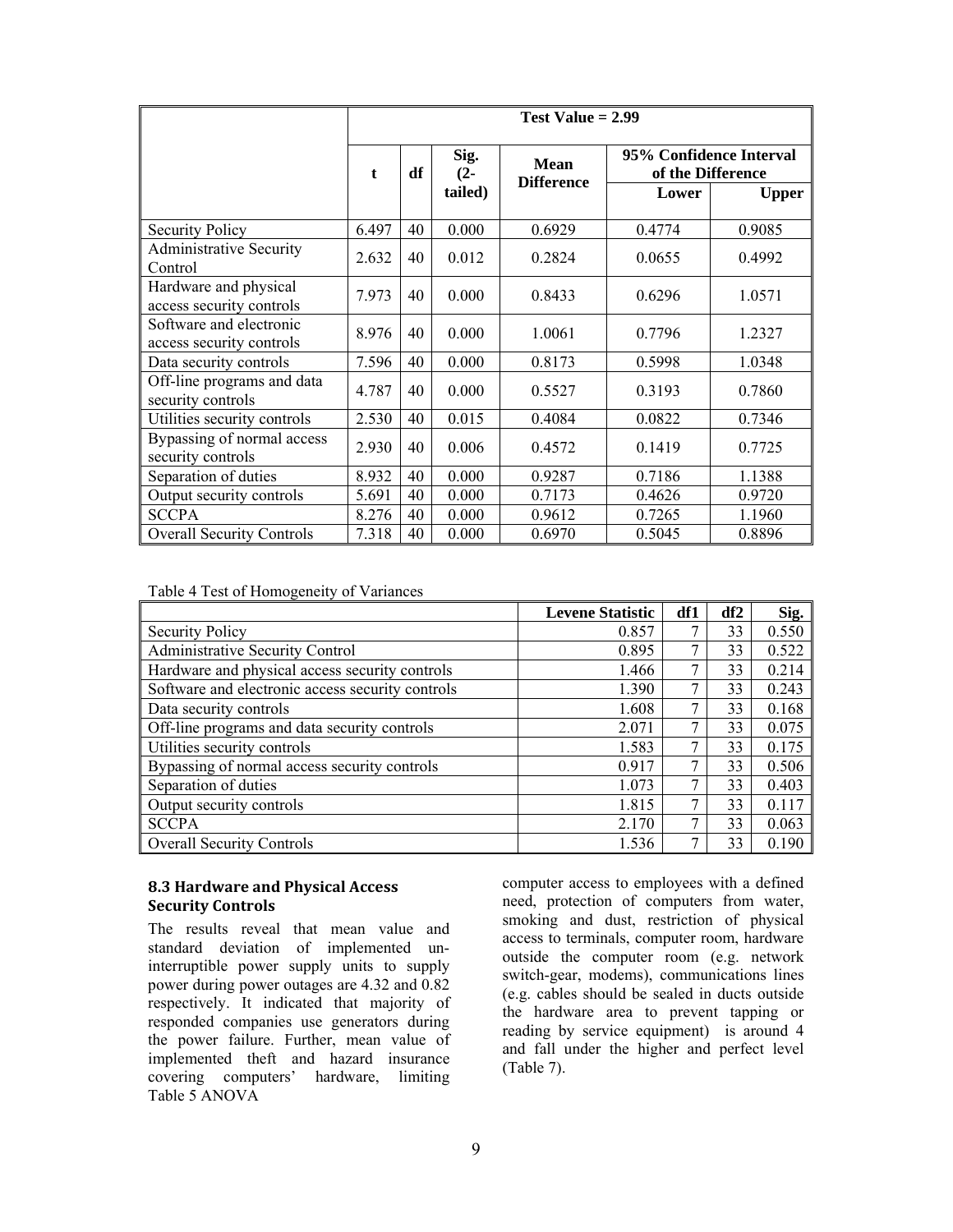|                                  |                       | Sum of         | df             | <b>Mean Square</b> | $\mathbf{F}$ | Sig.  |
|----------------------------------|-----------------------|----------------|----------------|--------------------|--------------|-------|
|                                  |                       | <b>Squares</b> |                |                    |              |       |
| <b>Security Policy</b>           | <b>Between Groups</b> | 5.461          | 7              | 0.780              | 1.951        | 0.093 |
|                                  | Within Groups         | 13.194         | 33             | 0.400              |              |       |
| <b>Administrative Security</b>   | <b>Between Groups</b> | 6.952          | 7              | 0.993              | 2.749        | 0.023 |
| Control                          | Within Groups         | 11.924         | 33             | 0.361              |              |       |
| Hardware and physical            | <b>Between Groups</b> | 5.081          | $\overline{7}$ | 0.726              | 1.806        | 0.119 |
| access security controls         | Within Groups         | 13.266         | 33             | 0.402              |              |       |
| Software and electronic          | <b>Between Groups</b> | 6.514          | $\overline{7}$ | 0.931              | 2.179        | 0.062 |
| access security controls         | Within Groups         | 14.092         | 33             | 0.427              |              |       |
| Data security controls           | <b>Between Groups</b> | 6.253          | 7              | 0.893              | 2.315        | 0.049 |
|                                  | Within Groups         | 12.734         | 33             | 0.386              |              |       |
| Off-line programs and data       | <b>Between Groups</b> | 9.382          |                | 1.340              | 3.544        | 0.006 |
| security controls                | Within Groups         | 12.480         | 33             | 0.378              |              |       |
| Utilities security controls      | <b>Between Groups</b> | 20.799         | $\overline{7}$ | 2.971              | 4.474        | 0.001 |
|                                  | Within Groups         | 21.917         | 33             | 0.664              |              |       |
| Bypassing of normal access       | <b>Between Groups</b> | 17.024         | 7              | 2.432              | 3.506        | 0.006 |
| security controls                | Within Groups         | 22.889         | 33             | 0.694              |              |       |
| Separation of duties             | <b>Between Groups</b> | 4.979          |                | 0.711              | 1.841        | 0.112 |
|                                  | Within Groups         | 12.750         | 33             | 0.386              |              |       |
| Output security controls         | <b>Between Groups</b> | 9.491          | $\overline{7}$ | 1.356              | 2.702        | 0.025 |
|                                  | Within Groups         | 16.559         | 33             | 0.502              |              |       |
| <b>SCCPA</b>                     | <b>Between Groups</b> | 5.724          | 7              | 0.818              | 1.645        | 0.157 |
|                                  | Within Groups         | 16.400         | 33             | 0.497              |              |       |
| <b>Overall Security Controls</b> | Between Groups        | 5.911          | 7              | 0.844              | 3.107        | 0.012 |
|                                  | Within Groups         | 8.969          | 33             | 0.272              |              |       |

|  |  | Table 6 Administrative Security Controls |
|--|--|------------------------------------------|
|  |  |                                          |

| <b>Administrative Security Controls</b>                        | Mean | Std.  | <b>Median</b> | Mode |
|----------------------------------------------------------------|------|-------|---------------|------|
|                                                                |      | dev.  |               |      |
| 1. Management attitude toward the security of CAIS is          |      |       |               |      |
| positive                                                       | 4.32 | 0.650 | 4             |      |
| 2. Rotation of duties helped to identify the errors and        |      |       |               |      |
| irregularities                                                 | 3.41 | 0.741 | 4             |      |
| 3. Mandatory vacations used to reduce the fraud resulting from |      |       |               |      |
| increased chance of exposure                                   | 2.66 | 1.257 | 3             |      |
| 4. Personnel policies include background checks to reduce the  |      |       |               |      |
| hiring dishonest employees                                     | 3.12 | 0.927 | 3             |      |
| 5. There is documentation showing that users have been         |      |       |               |      |
| properly trained                                               | 3.12 | 0.980 | 3             |      |
| 6. The employees who have access to sensitive data have been   |      |       |               |      |
| bonded (agreement)                                             | 3    | 1.225 | 3             |      |

The median values of the Table 7 also indicates that more than 50% of respondents are higher security control in respect of implemented installing computers only in areas that are locked and kept under close watch when not in use, controls over the generating and revoking the means of permitting physical access (e.g. key, security badge, combination number, switch card) and

the person responsible for controlling physical access should be independent of programming, system software, and accounting control functions while rest of them fall into categories of adequate and good level.

On contrast, mean value of installing alarms and video camera in areas with high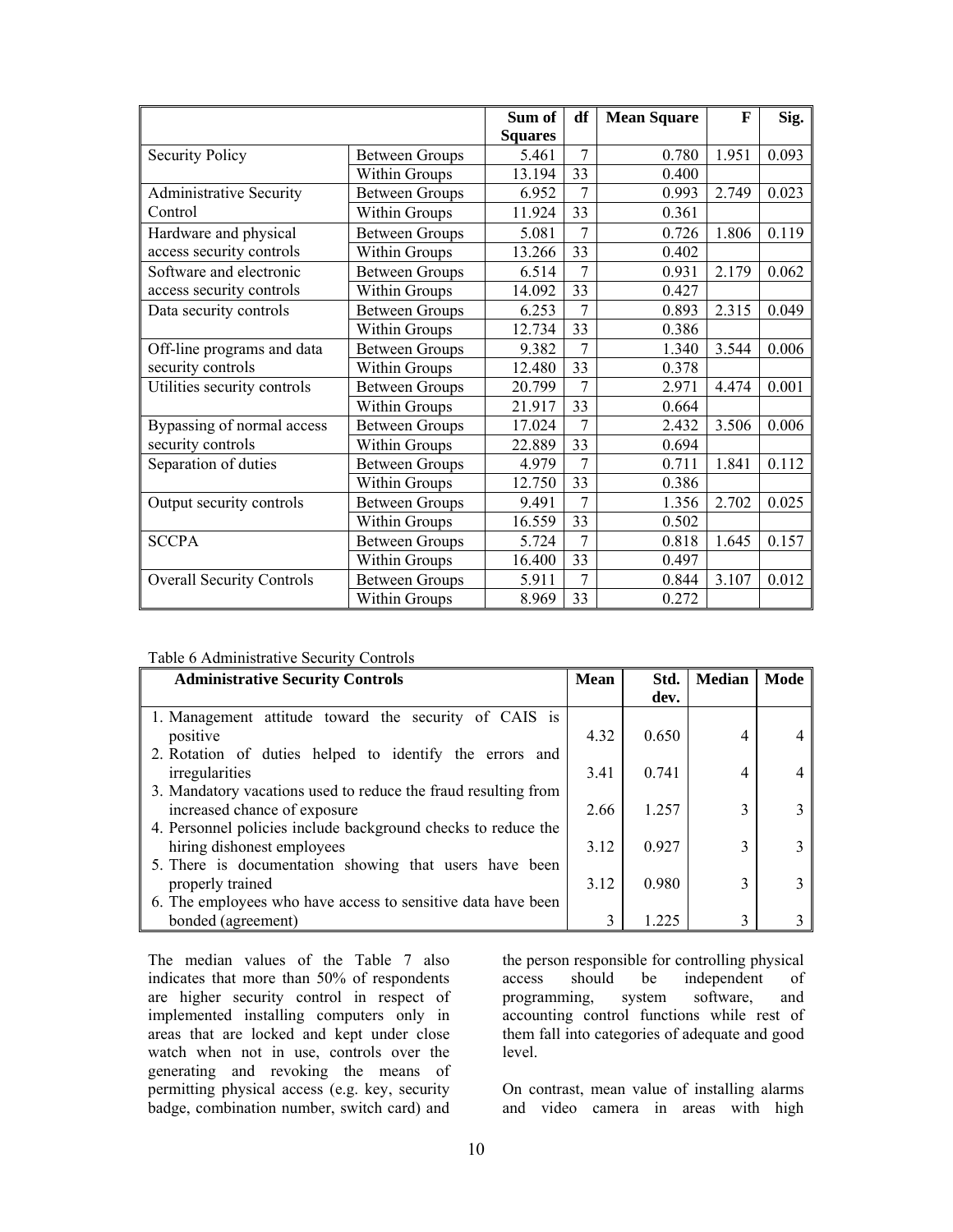concentration of computer equipment is 2.88 and standard deviation is also high (1.308). Therefore, it is noted that several responded companies are poor in relating to implemented installing alarms and video camera in high concentration of computer equipment areas.

The critical t is 1.6839 and the calculated t is 7.973, there is sufficient evidence to conclude that the mean number of Hardware and Physical Access Security Controls is larger than 2.99 and the implemented Hardware and Physical Access Security Controls of CAIS in the listed companies are adequate (Table 2 and 3). There are no significant differences among the listed companies regarding the existence and the implementation of the Hardware and Physical Access Security Controls of CAIS at significance level 0.05 (Table 4 and 5).

### **8.4 Software and Electronic Access Security Controls**

From Table 8, Majority of the companies' respondents confirmed the installation of virus production software in their computerized accounting systems is perfect which is proved by mean median and mode value. Mean and median values of password procedures are more than 4; high respondents confirmed that strong password systems are used to identify individuals to the system as authorized users. Higher security procedures are implemented to ensure that the passwords are periodically changed, kept secret, and could not easily be guessed. Passwords are typically immediately cancelled for terminated or transferred company employees. Moreover, mean value indicated that there is higher security control

Table 7 Hardware and Physical Access Security Controls

| <b>Hardware</b><br>and Physical Access<br><b>Security</b>       | <b>Mean</b> | Std. dev. | <b>Median</b>  | Mode           |
|-----------------------------------------------------------------|-------------|-----------|----------------|----------------|
| <b>Controls</b>                                                 |             |           |                |                |
| 1. Theft and hazard insurance covering computers'               |             |           |                |                |
| hardware                                                        | 3.98        | 1.037     | 4              | 4              |
| 2. Limiting computer access to employees with a                 |             |           |                |                |
| defined need                                                    | 3.93        | 0.755     | $\overline{4}$ | 4              |
| 3. Installing computers only in areas that are locked           |             |           |                |                |
| and kept under close watch when not in use                      | 3.46        | 1.051     | 4              | 4              |
| 4. Installing alarms and video camera in areas with             |             |           |                |                |
| high concentration of computer equipment                        | 2.88        | 1.308     | 3              | $\overline{2}$ |
| 5. Un-interruptible power supply units to supply                |             |           |                |                |
| power during power outages                                      | 4.32        | 0.820     | $\overline{4}$ | 4              |
| 6. Protection of computers from water, smoking and              |             |           |                |                |
| dust                                                            | 4           | 0.742     | 4              | 4              |
| 7. There are controls to restrict physical access to the        |             |           |                |                |
| following:                                                      |             |           |                |                |
| A. Terminals                                                    | 3.95        | 0.973     | 4              | 4              |
| B. Computer room                                                | 4.22        | 0.881     | 4              | 5              |
| C. Hardware outside the computer room (e.g.                     |             |           |                |                |
| network switch-gear, modems)                                    | 4.07        | 0.932     | $\overline{4}$ | $\overline{4}$ |
| D. Communications lines (e.g. cables should be                  |             |           |                |                |
| sealed in ducts outside the hardware area to                    |             |           |                |                |
| reading<br>by<br>tapping<br>prevent<br>service<br><sub>or</sub> |             |           |                |                |
| equipment)                                                      | 3.95        | 0.999     | 4              | 5              |
| 8. Controls over the generating and revoking the                |             |           |                |                |
| means of permitting physical access (e.g. key,                  |             |           |                |                |
| security badge, combination number, switch card)                | 3.66        | 1.109     | $\overline{4}$ | 4              |
| 9. The person responsible for controlling physical              |             |           |                |                |
| access should be independent of programming,                    |             |           |                |                |
| system software, and accounting control functions               | 3.59        | 1.024     | 4              |                |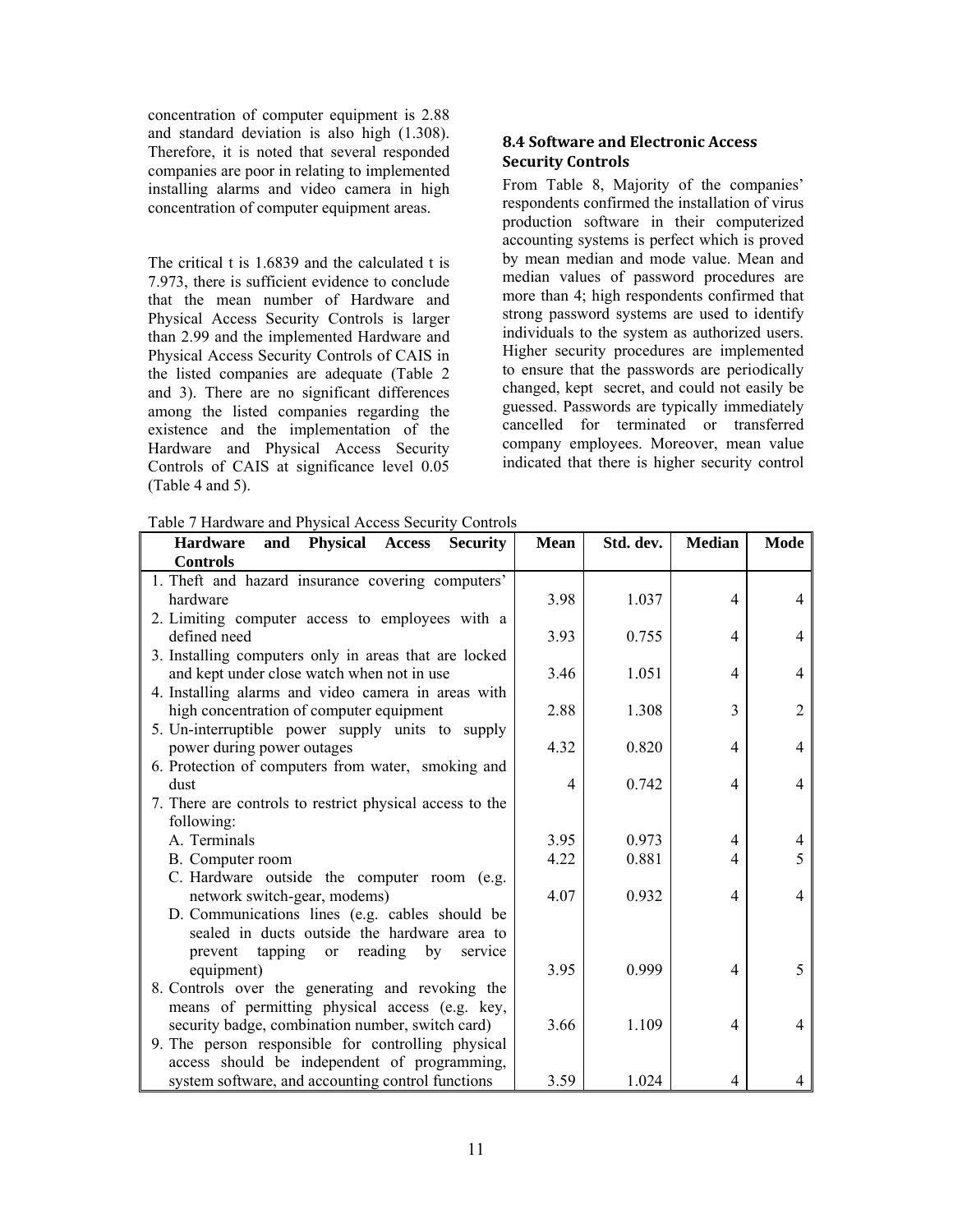| Table 8 Software and Electronic Access Security Controls |  |  |
|----------------------------------------------------------|--|--|
|----------------------------------------------------------|--|--|

| and Electronic<br><b>Software</b><br><b>Access</b><br><b>Security</b> | <b>Mean</b> | Std. dev. | <b>Median</b>            | <b>Mode</b>    |
|-----------------------------------------------------------------------|-------------|-----------|--------------------------|----------------|
| <b>Controls</b>                                                       |             |           |                          |                |
| 1. Virus protection software should be installed                      | 4.44        | 0.743     | 5                        | 5              |
| 2. Sensitive data transmitted should be encrypted                     | 4           | 1.025     | 4                        | 4              |
| 3. The present insurance should cover software                        | 3.78        | 1.314     | 4                        | 4              |
| 4. Software backups, like originals, should have write-               |             |           |                          |                |
| protect tabs in place                                                 | 3.98        | 0.821     | 4                        | 4              |
| 5. Originals placed in an off -site storage (e.g. a safe-             |             |           |                          |                |
| deposit box or the home of the owner or chief                         |             |           |                          |                |
| executive officer)                                                    | 3.76        | 1.090     | 4                        | 4              |
| 6. Steps should be taken to avoid unauthorized                        |             |           |                          |                |
| copying of licensed software                                          | 3.95        | 1.024     | 4                        | 5              |
| 7. Steps should be taken to avoid the use of illegal                  |             |           |                          |                |
| software                                                              | 4.02        | 0.880     | 4                        | 5              |
| 8. Are there controls over:                                           |             |           |                          |                |
| A. Assigning access rights to appropriate individual                  |             |           |                          |                |
| in the organization                                                   | 4.07        | 0.932     | 4                        | 5              |
| B. Allocating and withdrawing special facilities                      |             |           |                          |                |
| from users (e.g. ability to use certain utilities,                    |             |           |                          |                |
| higher levels of clearance in a hierarchy)                            | 4.22        | 0.759     | 4                        | 5              |
| C. Protecting the security tables stored on the                       |             |           |                          |                |
| system, which are used by the system to verify                        |             |           |                          |                |
| authenticity (e.g. password control<br>files,                         |             |           |                          |                |
| communication control tables can be one-way                           |             |           |                          |                |
| encrypted)                                                            | 4.12        | 0.927     | 4                        | 5              |
| 9. Are there procedures to ensure that the passwords                  |             |           |                          |                |
| (or other codes) are:                                                 |             |           |                          |                |
| A. Periodically changed                                               | 4.37        | 0.799     | 5                        | 5              |
| B. Kept secret (e.g. not written down or displayed                    |             |           |                          |                |
| on screen)                                                            | 4.24        | 0.860     | 4                        | 5              |
| C. Not easily guessed, and                                            | 4.20        | 0.749     | 4                        | 4              |
| D. Cancelled<br>for<br>terminated<br>transferred<br>or                |             |           |                          |                |
| employees                                                             | 4.29        | 0.844     | 4                        | 5              |
| 10. Procedures should be implemented to ensure the                    |             |           |                          |                |
| ability to use the following access control functions                 |             |           |                          |                |
| are itself restricted to appropriate staff with no other              |             |           |                          |                |
| incompatible duties:                                                  |             |           |                          |                |
| A. Granting or changing systems identities                            | 3.85        | 0.792     | 4                        | 3              |
| B. Granting or changing the ability to use special                    |             |           |                          |                |
| facilities                                                            | 3.76        | 0.888     | $\overline{\mathcal{A}}$ | 3              |
| C. Changing passwords or other identification                         |             |           |                          |                |
| codes                                                                 | 3.90        | 0.831     | 4                        | 3              |
| 11. Firewall security control                                         | 3.88        | 1.005     | $\overline{4}$           | $\overline{4}$ |
| 12. Security controls of mobile computing<br>and                      |             |           |                          |                |
| teleworking                                                           | 3.10        | 1.375     | 3                        | 4              |

over assigning access rights to appropriate individuals in the responded companies. The most of respondents also confirmed the allocating and withdrawing special facilities from users (for example, ability to use certain utilities, hierarchical levels of clearance) and protection of security tables stored on the system to verify authenticity (password control files, or communication control tables which can be one-way encrypted) are between high and perfect level.

Statistical results of Table 8 shows that mean value of software relating to backups, off –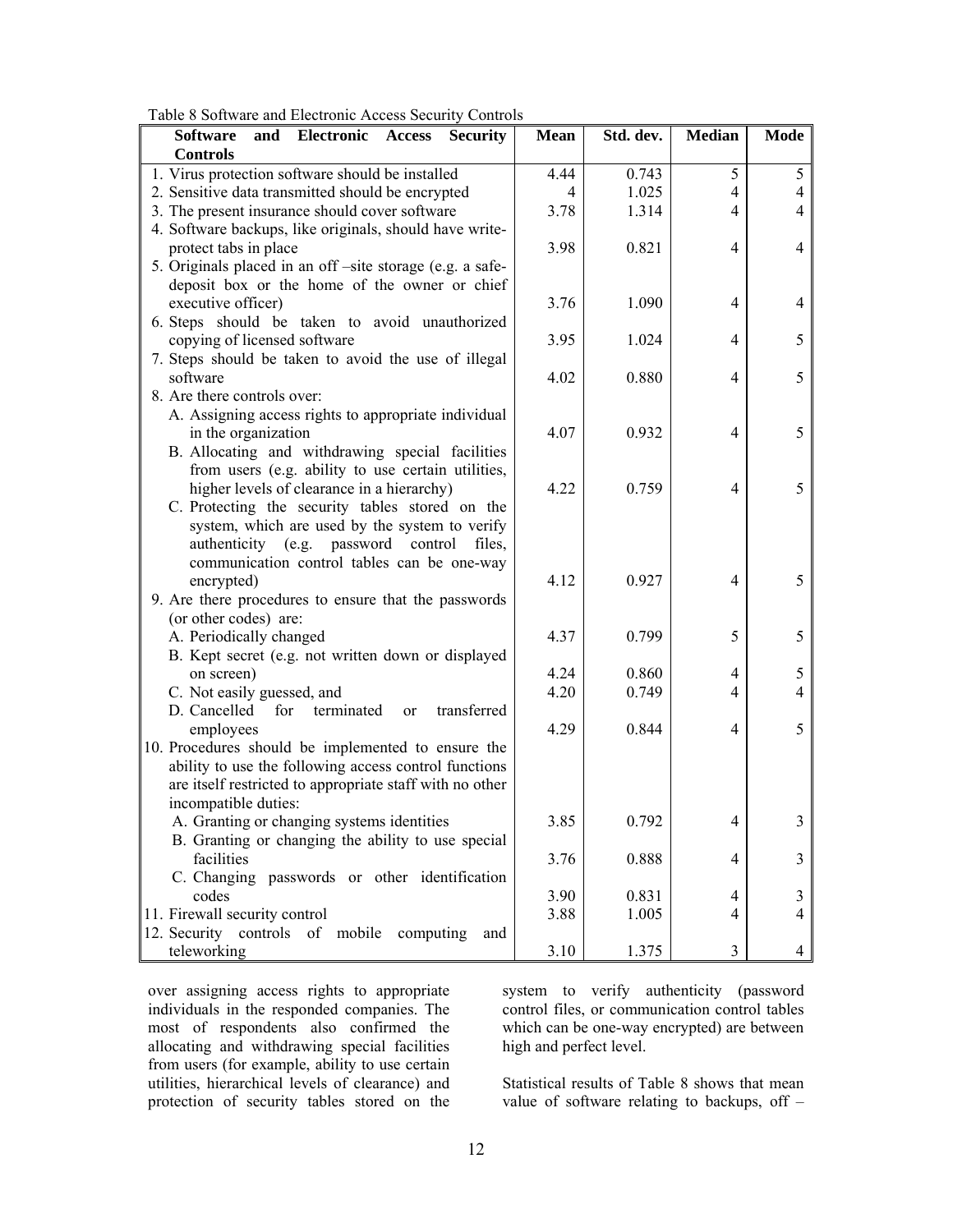Table 9 Data Security Controls

| $510 - 15$ and $500$ and $7$                           |             |           |               |             |
|--------------------------------------------------------|-------------|-----------|---------------|-------------|
| <b>Data Security Controls</b>                          | <b>Mean</b> | Std. dev. | <b>Median</b> | <b>Mode</b> |
| 1. Security controls implemented over<br>manual        |             |           |               |             |
| handling of input and output data among the            |             |           |               |             |
| organization's departments                             | 3.98        | 0.880     | 4             |             |
| 2. Data backups should be routinely prepared           | 4.24        | 0.699     | 4             |             |
| 3. A copy of backups should be placed in an off-site   |             |           |               |             |
| storage                                                | 4.10        | 0.860     | 4             | 5           |
| 4. Backups of sensitive data that are stored off-site  |             |           |               |             |
| should be encrypted to reduce the chance of            |             |           |               |             |
| unauthorized exposure                                  | 3.68        | 1.105     | 4             |             |
| 5. A hard copy should be routinely printed for         |             |           |               |             |
| particularly critical data                             | 3.90        | 0.970     | 4             | 5           |
| 6. The FORMAT command should be left off the hard      |             |           |               |             |
| disk                                                   | 3.37        | 1.280     | 4             | 4           |
| 7. Data encryption should be considered for sensitive  |             |           |               |             |
| data (e.g. payroll)                                    | 3.61        | 1.022     | 4             |             |
| 8. Reformatting of the disk or overwriting of the file |             |           |               |             |
| should be required for extraction of sensitive data    | 3.66        | 0.965     | 4             | 4           |
| 9. A documented emergency plan should state            |             |           |               |             |
| A. The main steps that should be taken when            |             |           |               |             |
| systems fail                                           | 3.76        | 0.860     | 4             | 3           |
| B. Who is responsible for completion of the steps      | 3.78        | 0.822     | 4             |             |

site storage, avoid unauthorized copying of licensed software and avoid the use of illegal software are almost 4 and fall into categories of higher level. Sensitive data transmitted should be encrypted is fall into interval of adequate and higher level because mean value and standard deviation are 4 and more than one respectively.

Access control functions are themselves restricted to appropriate staff with no other incompatible duties and firewall security control also above adequate level. Security controls of mobile computing and teleworking are falling between poor and adequate level but in the banking sector it is above the adequate level.

The critical t is 1.6839 and the calculated t is 8.976, Table 2 and 3 reveal there is sufficient evidence to conclude that the mean number of Software and Electronic Access Security Controls is larger than 2.99 and the implemented Software and Electronic Access Security Controls of CAIS in the listed companies are adequate. There are no significant differences among the listed companies regarding the existence and the

implementation of the Software and Electronic Access Security Controls of CAIS at alpha  $= 0.05$  (Table 4 and 5).

# **8.5 Data Security Controls**

The results reveal that in the Table 9, mean value of data backup routinely prepared and off-site storage of backup copy are more than 4 and fall into higher or good level security controls in the listed companies. Further, the security controls over the manual handling of input and output data and a hard copy routinely printed for particularly critical data are also good level in the responded companies. Mean and median values indicate the existence of documented emergency plans, which stated the main steps that should be taken when the systems failed, as well as the individuals who were responsible for completion of these steps are fall between categories of adequate and good level.

More than 50% of companies reported that encryption of backup and sensitive data are higher level whereas many companies falls into categories of poor and adequate level because standard deviation is more than one.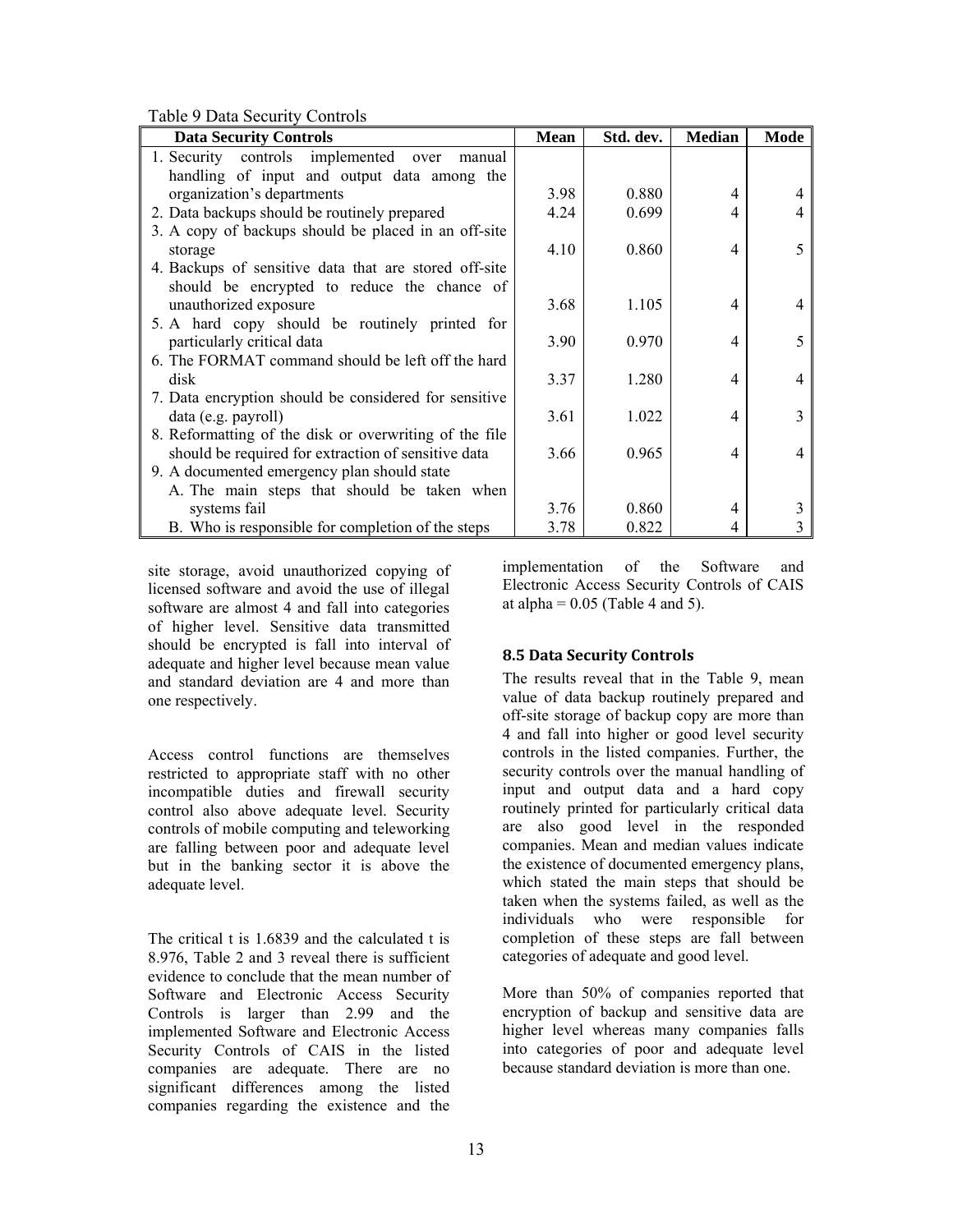Table 10 Off-Line Programs and Data Security Controls

| Tuble To One Emp I Toghamb and Data Security Controls |             |           |               |      |  |
|-------------------------------------------------------|-------------|-----------|---------------|------|--|
| <b>Off-Line Programs and Data Security Controls</b>   | <b>Mean</b> | Std. dev. | <b>Median</b> | Mode |  |
| 1. Where programs and data, including back-up         |             |           |               |      |  |
| copies, are physically controlled:                    |             |           |               |      |  |
| A. Records should be kept to<br>identify              |             |           |               |      |  |
| programs/data uniquely (e.g. external labels)         | 3.59        | 0.836     |               |      |  |
| B. Security controls should be implemented over       |             |           |               |      |  |
| issuing and returning of programs/data files          | 3.61        | 0.891     | 4             |      |  |
| C. Storage methods should<br>prevent<br>the           |             |           |               |      |  |
| unauthorized removal of programs/data (e.g.           |             |           |               |      |  |
| diskettes/flash drive)                                | 3.61        | 0.891     | 4             |      |  |
| 2. The librarian function should be performed by a    |             |           |               |      |  |
| person independent of computer operation and          |             |           |               |      |  |
| programming responsibilities                          | 3.67        | 1.135     | 3             |      |  |

On the other hand, mean and standard deviation of the format command should be left off the hard disk indicated that many companies fall into poor and adequate level while financial sector is above higher level.

The critical t is 1.6839 and the observed t is 7.596, there is sufficient evidence to conclude that the mean number of Data Security Controls is larger than 2.99 and the implemented Data Security Controls of CAIS in the listed companies are adequate(Table 2 and 3). There are significant differences among the listed companies regarding the existence and the implementation of the Data Security Controls of CAIS ( $\alpha$  =0.05). The mean of Bank, Finance and Insurance sector and the Plantation sector are significantly different than other sectors for Data Security Controls (Table 4 and 5).

#### **8.6 OffLine Programs and Data Security Controls**

Table 10 explains Off-Line Programs and Data Security Controls means programs and data, including back-up copies, are physically controlled such as records should be kept to identify programs/data uniquely (e.g. external labels), Security controls should be implemented over issuing and returning of programs/data files and Storage methods should prevent the unauthorized removal of programs/data (e.g. diskettes/ flash drive). Mean values of above security controls is more than 3.5 and those security controls move towards good level.

On the other hand, more than 50% of respondents noted that librarian functions in their companies were not adequately performed by independent person of computer operation and programming responsibilities. Furthermore, this security control of listed companies fall between poor and good level

The critical t is 1.6839 and the calculated t is 4.787, there is sufficient evidence to conclude that the mean number of Off-Line Programs and Data Security Controls is larger than 2.99 and the implemented Off-Line Programs and Data Security Controls of CAIS in the listed companies are adequate (Table 2 and 3). There are significant differences among the listed companies regarding the existence and the implementation of the Off-Line Programs and Data Security Controls of CAIS at significance level 0.05 (Table 4 and 5). The mean of Bank, Finance and Insurance sector and the Plantation sector are significantly different than other sectors for Off-Line Programs and Data Security Controls.

# **8.7 Utilities Security Controls**

The statistical Table 11 shows that all aspects of implemented utility program are above the adequate level but standard deviation of utility program is above one. It means that a lot of companies fall between the poor and good level. More than 50% of the companies mentioned that implemented procedures to identify such program and implemented security controls to log and report the use, or attempted use, of such programs are good level. 50% of respondents reported the ability to use such programs should be adequately

Table 11 Utilities Security Controls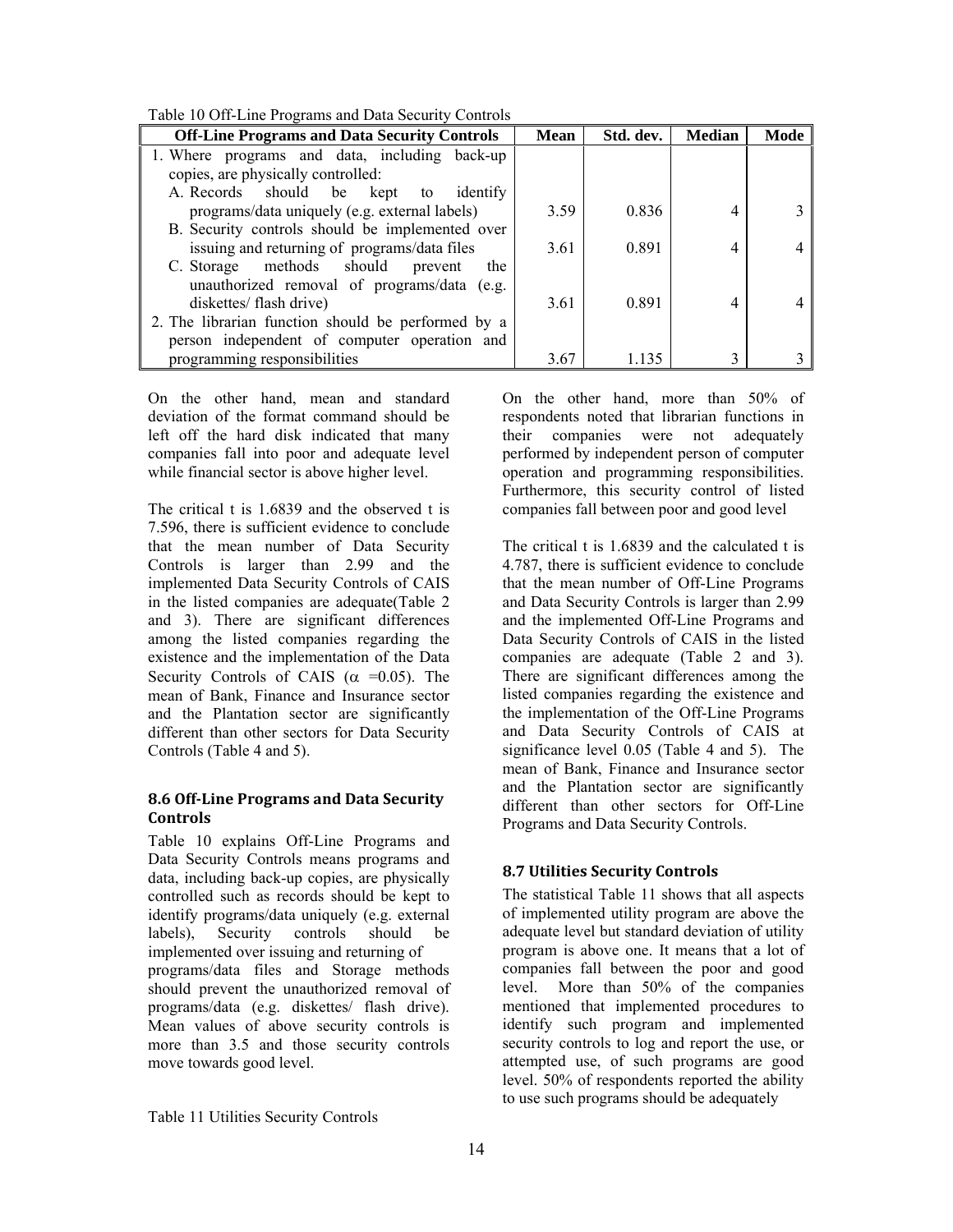| <b>Utilities Security Controls</b>                      | Mean | Std. dev. | <b>Median</b> | Mode |
|---------------------------------------------------------|------|-----------|---------------|------|
| 1. Utilities or other special programs could be used to |      |           |               |      |
| change application programs/data by bypassing           |      |           |               |      |
| normal software access restrictions:                    |      |           |               |      |
| A. Procedures should be implemented to identify         |      |           |               |      |
| all programs with this special status                   | 3.37 | 1.043     | 4             |      |
| B. The ability to use such programs should be           |      |           |               |      |
| restricted to appropriate, authorized personnel in      |      |           |               |      |
| the organizations                                       | 3.44 | 1.097     | 3             |      |
| C. Security controls to log and report the use, or      |      |           |               |      |
| attempted use, of such programs should be               |      |           |               |      |
| implemented. A review of such reports should            |      |           |               |      |
| be performed by a responsible official to               |      |           |               |      |
| determine and investigate unauthorized access           | 3.39 | -115      |               |      |

| <b>Bypassing of Normal Access Security Controls</b>   | <b>Mean</b> | Std. dev. | <b>Median</b> | Mode |
|-------------------------------------------------------|-------------|-----------|---------------|------|
| 1. Where it is necessary to bypass normal security    |             |           |               |      |
| controls (e.g. emergencies or maintenance of          |             |           |               |      |
| program libraries by outside software support, such   |             |           |               |      |
| as vendor, through dial up):                          |             |           |               |      |
| A. Is there appropriate authorization before or after |             |           |               |      |
| the event                                             | 3.56        | 1.074     | 4             |      |
| B. Are there controls to:                             |             |           |               |      |
| i. Ensure that security is subsequently               |             |           |               |      |
| reinstated                                            | 3.41        | 1.048     | 4             |      |
| investigate<br>and<br>ii. Prevent or<br>report        |             |           |               |      |
| unauthorized changes to data                          | 3.37        | 1.043     | 4             |      |

restricted to appropriate, authorized personnel in the organizations.

The critical t is 1.6839 and the observed t is 2.530, Table 2 and 3 reveal there is sufficient evidence to conclude that the mean number of Utilities Security Controls is larger than 2.99 and the implemented Utilities Security Controls of CAIS in the listed companies are adequate. There are significant differences among the listed companies regarding the existence and the implementation of the Utilities Security Controls of CAIS at significance level 0.05 (Table 4 and 5). The mean value of Bank, Finance and Insurance sector is significantly different from the Plantation and Multiple Sectors for Utilities Security Controls.

#### **8.8 Bypassing of Normal Access Security Controls**

Bypassing is necessary in the case of emergencies or maintenance of program Table 13 Separation of Duties

libraries by outside software support, such as vendor, through dial up. In this scenario it is very important to do such actions under the security controls. The Table 12 shows that 50% of responded companies are higher security level regarding bypass at the same time rest of them fall into poor and adequate level.

The critical t is 1.6839 and the observed t is 2.930, there is sufficient evidence to conclude that the mean number of Bypassing of Normal Access Security Controls is larger than 2.99 and the implemented Bypassing of Normal Access Security Controls of CAIS in the listed companies are adequate (Table 2 and 3). There are significant differences among the listed companies regarding the existence and the implementation of the Bypassing of Normal Access Security Controls of CAIS at significance level 0.05 (Table 4 and 5). The mean of Bank, Finance and Insurance sector and the Plantation sector are significantly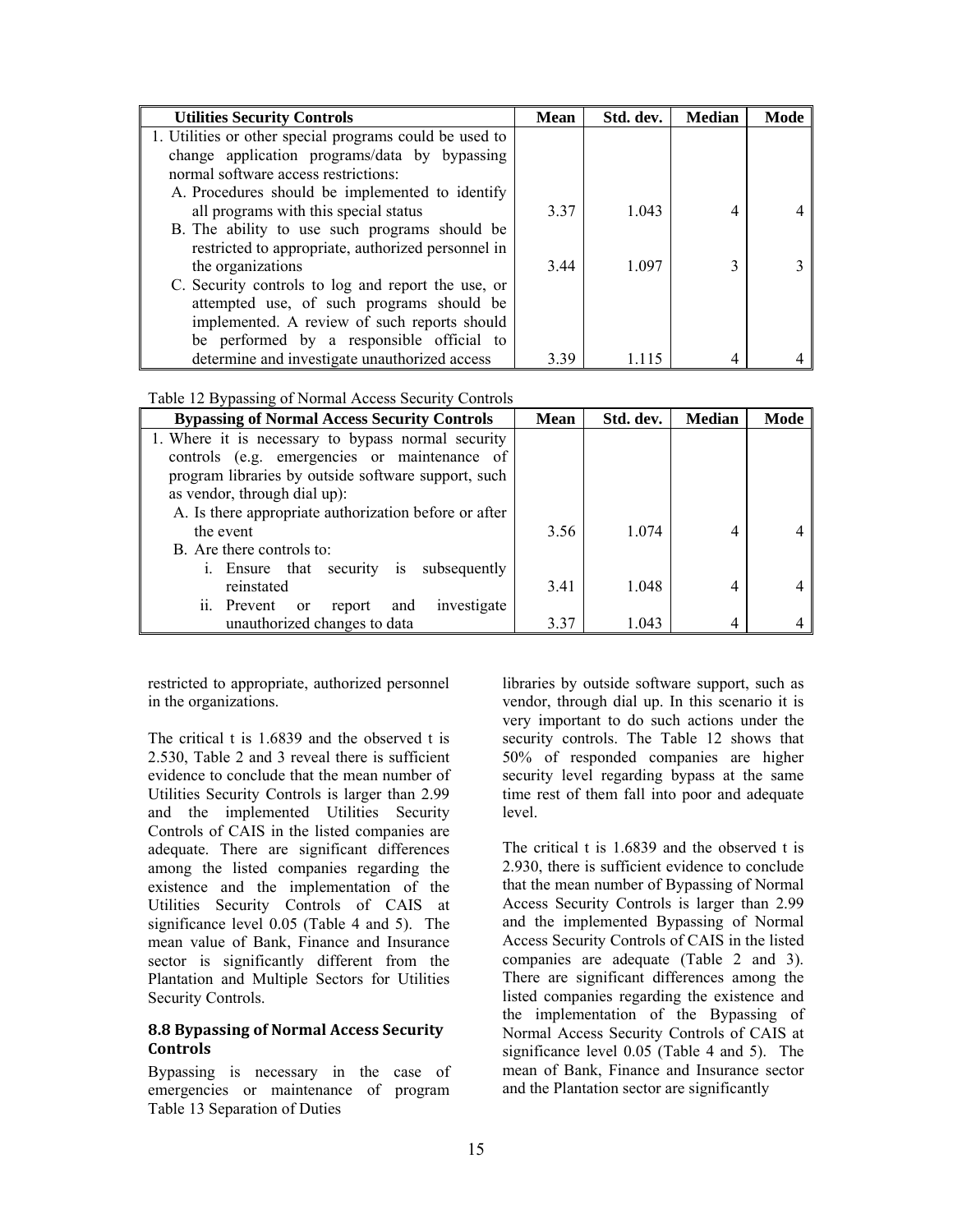| <b>Separation of Duties</b>                          | <b>Mean</b> | Std. dev. | <b>Median</b> | Mode |
|------------------------------------------------------|-------------|-----------|---------------|------|
| 1. Level of segregation of accounting duties (i.e.,  |             |           |               |      |
| authorization, record keeping, and custody)          | 4.02        | 0.758     | 4             |      |
| 2. Level of controls to prevent:                     |             |           |               |      |
| A. Computer operators, schedulers, data input staff, |             |           |               |      |
| and other operations personnel from gaining          |             |           |               |      |
| documentation<br>program<br>and<br>to<br>access      |             |           |               |      |
| development libraries                                | 3.95        | 0.705     | 4             |      |
| B. Development personnel from gaining access to      |             |           |               |      |
| the computer operations area                         | 3.78        | 0.822     | 4             |      |

Table 14 Output Security Controls

| <b>Output Security Controls</b>                          | <b>Mean</b> | Std. dev. | <b>Median</b> | Mode |
|----------------------------------------------------------|-------------|-----------|---------------|------|
| 1. Visual access to sensitive information should be      |             |           |               |      |
| controlled and restricted only to the authorized         |             |           |               |      |
| users in the authorized time                             | 4.17        | 0.667     | 4             |      |
| 2. Printing of sensitive data outside the data centre or |             |           |               |      |
| central computer room should be under security           |             |           |               |      |
| controls                                                 | 4           | 0.775     | 4             |      |
| 3. Sensitive computer output should be secured in a      |             |           |               |      |
| locked cabinet                                           | 3.80        | 0.813     | 4             |      |
| 4. Hard copy output should be automatically date/time    |             |           |               |      |
| stamped                                                  | 3.63        | 1.135     | 4             |      |
| 5. Security controls should be implemented over          |             |           |               |      |
| printed copies of data/information                       | 3.76        | 0.860     | 4             |      |
| 6. Printing and distribution of data and information     |             |           |               |      |
| done should be under proper security controls, and       |             |           |               |      |
| only by authorized persons in the organization           | 3.98        | 0.908     | 4             |      |
| 7. Shredding (cutting) machines should be available      |             |           |               |      |
| and used for disposal of confidential data               | 3.24        | 1.220     | 3             |      |
| 8. Shredding of sensitive documents should be            |             |           |               |      |
| restricted to security cleared personnel                 | 3.07        | 1.367     | 3             |      |

different than other sectors for Bypassing of Normal Access Security Controls.

#### **8.9 Separation of Duties**

From Table 13, mean value of level of segregation of accounting duties is above 4 and standard deviation is around 0.8 which indicated that separation of accounting duties is a higher level in the listed companies. Computer operators, schedulers, data input staff, and other operations personnel from gaining access to program documentation and development libraries are also almost higher level. Moreover, restriction of development personnel from gaining access to the computer operations area falls between categories of adequate and good level.

The critical t is 1.6839 and the calculated t is 8.932, Table 2 and 3 indicate that there is sufficient evidence to conclude that the mean number of Separation of Duties is larger than 2.99 and the implemented Separation of Duties of CAIS in the listed companies are adequate. There are no significant differences among the listed companies regarding the existence and the implementation of the Separation of Duties of CAIS at 5% significance level (Table 4 and 5).

#### **8.10 Output Security Controls**

Table 14 shows that mean value of visual access of sensitive data, printing of sensitive data outside the data centre or central computer room and sensitive computer output secured in a locked cabinet almost 4 and

Table 15 Security Controls of Correct Processing in Applications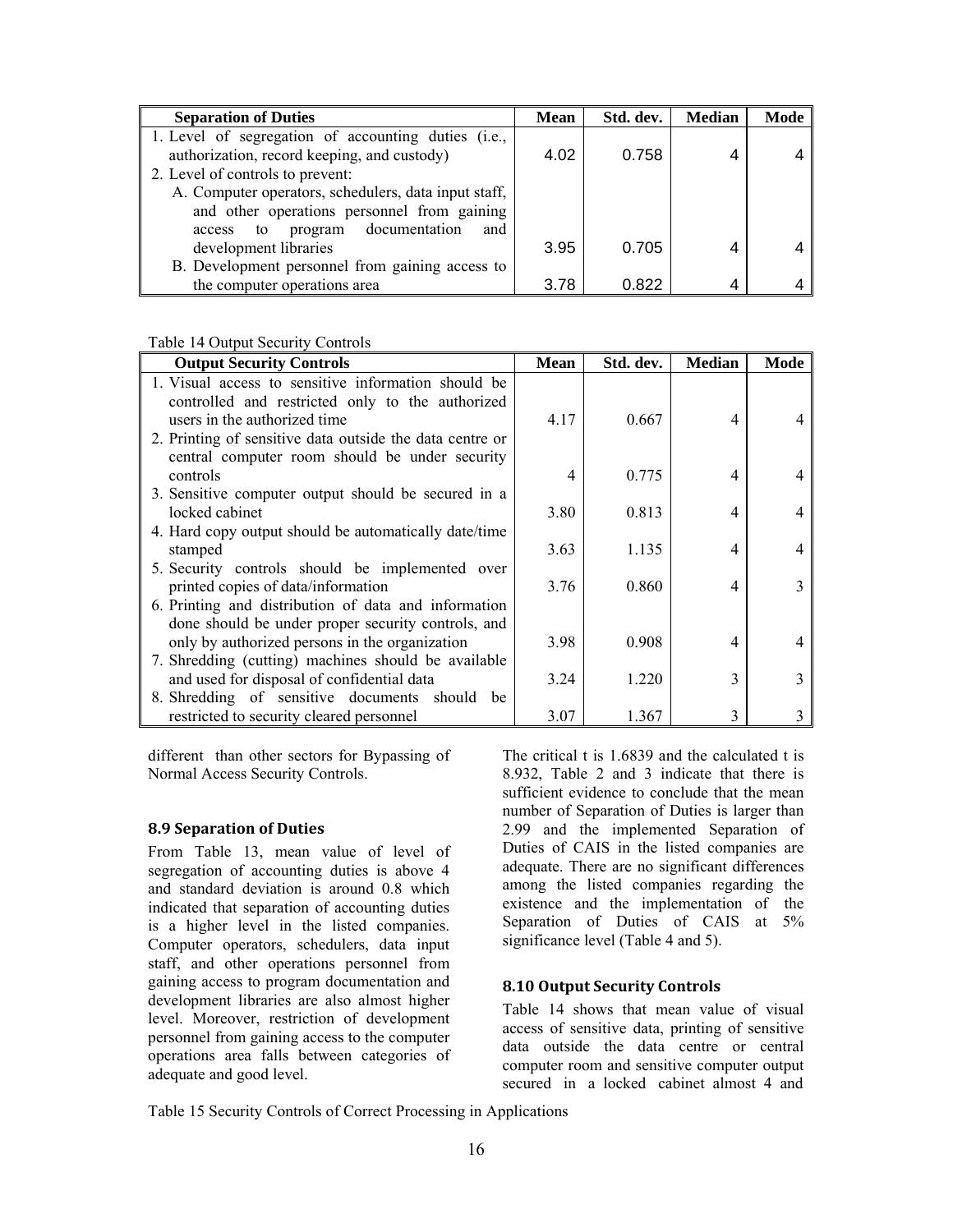| Security Controls of Correct Processing in           | <b>Mean</b> | Std. dev. | <b>Median</b> | Mode |
|------------------------------------------------------|-------------|-----------|---------------|------|
| <b>Applications</b>                                  |             |           |               |      |
| 1. Input data validation - Use of both automatic and |             |           |               |      |
| manual methods of data verification and cross-       |             |           |               |      |
| checking, as appropriate                             | 3.98        | 0.758     | 4             |      |
| 2. Control of internal processing -Validation checks |             |           |               |      |
| should be incorporated into applications to detect   |             |           |               |      |
| the corruption of information through processing     |             |           |               |      |
| errors or deliberate acts.                           | 3.98        | 0.758     | 4             |      |
| 3. Output data validation - Random output/input      |             |           |               |      |
| comparisons should be regularly done to verify       |             |           |               |      |
| correct processing.                                  | 3.90        | 0.860     | 4             |      |

above and it indicates a higher level of output security controls. Mean and standard deviation of hard copy output automatically date and time stamped are 3.63 and 1.135 respectively and this security control fall between poor and higher level.

On the other hand, most of the responded companies indicated that usefulness of shredding machines in their company for disposal of confidential and sensitive data is between poor and adequate level. It is proved by values of mean and standard deviation.

The critical t is 1.6839 and the observed t is 5.691, there is sufficient evidence to conclude that the mean number of Output Security Controls is larger than 2.99 and the implemented Output Security Controls of CAIS in the listed companies are adequate (Table 2 and 3). There are significant differences among the listed companies regarding the existence and the implementation of the Output Security Controls of CAIS at  $\alpha$  = 0.05 (Table 4 and 5). The mean of Bank, Finance and Insurance sector and the Plantation sector are significantly different than other sectors for Output Security Controls.

## **8.11 Security Controls of Correct Processing in Applications (SCCPA)**

The Table 15 reveals that mean and standard value of input data validation, control of internal processing and output data validation are approximately 4 and 0.8 respectively. It indicated that SCCPA fall into adequate and good level. Further, more than 50% of responded companies mentioned that these controls more than higher level.

The critical t is 1.6839 and the observed t is 8.276, there is sufficient evidence to conclude that the mean number of SCCPA is larger than 2.99 and the implemented SCCPA of CAIS in the listed companies are adequate (Table 2 and 3). Table 4 and 5 reveal there are no significant differences among the listed companies regarding the existence and the implementation of the SCCPA of CAIS at significance level 0.05.

## **9. CONCLUSION**

In this study an empirical survey was carried out to investigate the existence and adequacy of implemented CAIS security controls in the listed companies in Sri Lanka. This study also investigated the significant differences among the listed companies regarding the above research issue. In addition this study found weak security controls of CAIS. Results of one sample t test revealed all the implemented CAIS security controls were adequate level. Following CAIS security controls - security policy, hardware and physical access security controls, software and electronic access security controls, data security controls, separation of duties, output security controls and SCCPA fell into categories of adequate and good/higher level of security controls and rest of the CAIS security controls fell into categories of poor and adequate level. Furthermore, the outcomes of the study spotlight a number of inadequately implemented elements of CAIS security controls. The study reported following CAIS security controls such as administrative security controls, data security controls, offline programs and data security controls, utilities security controls, bypassing of normal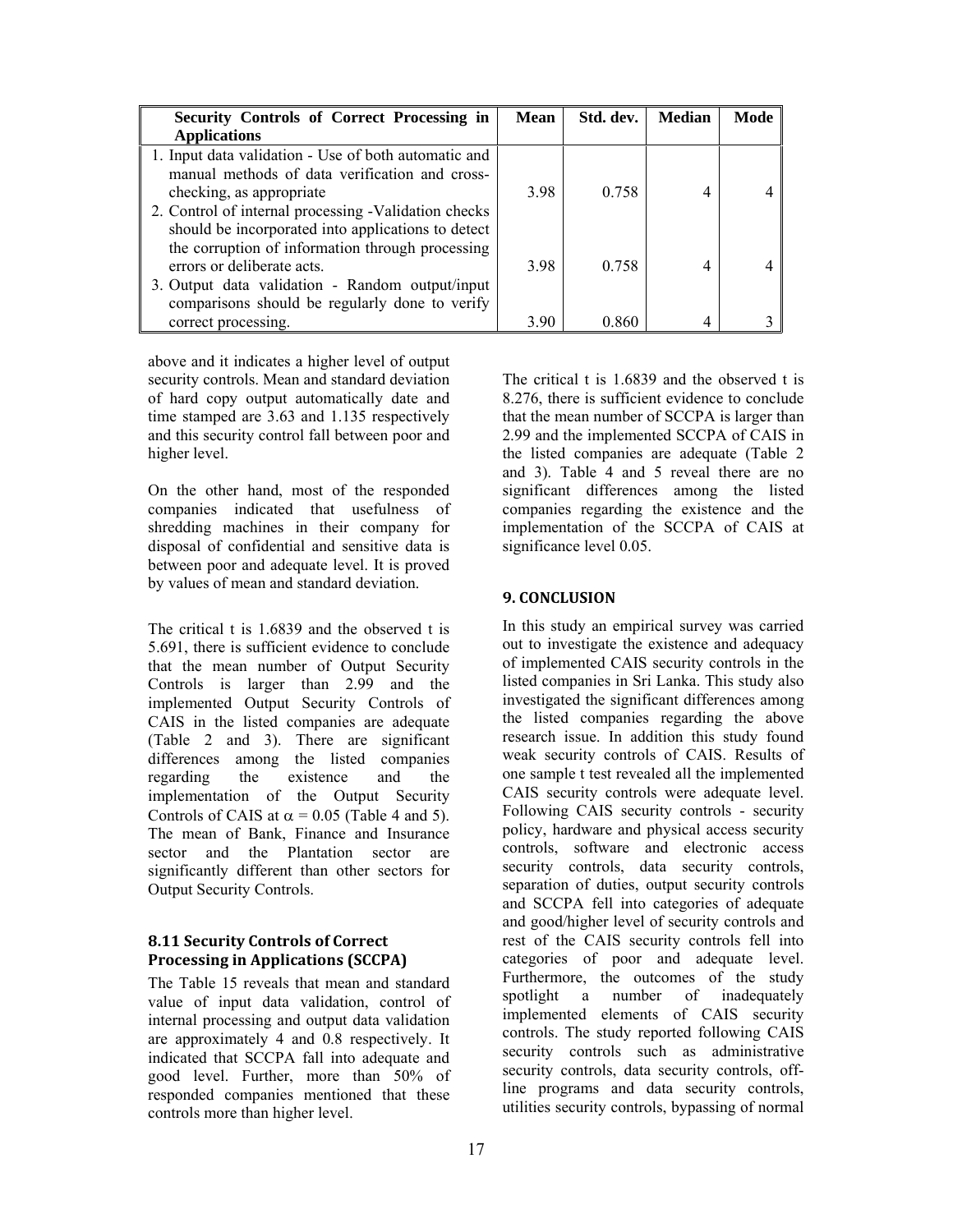access security controls and output security controls were significant differences among the listed companies regarding the adequacy of implemented CAIS security controls.

If there is a small hole on the tube which is filled with air the entire air will be deflated. Similarly if there is any small weakness in the security controls of CAIS the company may lose. Therefore, prompt attention should be given in all areas of the security controls of CAIS.

## **10. RECOMMENDATIONS**

Recommendations are given in following areas to eliminate weaknesses and strengthen the implemented CAIS security controls for short and long terms.

## **10.1 Short term**

**10.1.1 Security policy:** It is important to implement information security properly and take necessary legal action when any one misuses the information system.

**10.1.2 Administrative security controls:** Adequate steps should be taken to restrict access to companies' sensitive data to the authorized employees with defined needs. Make an agreement with employees who have deal with sensitive data. Introduce rotation of duties to identify the errors and irregularities.

**10.1.3 Hardware and physical access security controls:** Companies are recommended to install video camera in areas with a high concentration of computer equipment. Increase the security of computer when not in use. Complete independence of individuals who are responsible for individuals who are responsible for controlling physical access and those who are responsible for programming, system software, and accounting control functions should be considered.

**10.1.4 Software and electronic access security controls:** Security controls of mobile computing and teleworking will be increased by the companies which deal with mobile computing and teleworking. Implement up to date technology to prevent unauthorized public access to the companies' accounting

information systems via dial-up (for example, by use of dial-back, and by dial-up access restricted to non-confidential information). It is valuable to extend current insurance to cover software.

**10.1.5 Data security controls:** Sensitive data stored off-site should be encrypted to reduce the chance of its unauthorized exposure. Prepare and implement emergency plan should state the main steps that should be taken when systems fail and who is responsible for completion of the steps in listed companies.

**10.1.6 Off-line programs and data security controls:** Increase the security control on programs and data, including back-up copies are physically controlled such as storage methods should prevent the unauthorized removal of programs/data (e.g. diskettes/ flash drive) and security controls should be implemented over issuing and returning of programs/data files. The librarian functions should be performed by individuals who are entirely independent of computer operation and programming responsibilities.

**10.1.7 Utilities security controls:** More attention should be directed by listed companies to strengthen utility security controls to identify all utility programs or other special programs and to implement adequate security controls over the use, or even attempts at use, of such programs.

**10.1.8 Bypassing of normal access security controls:** Strict security should be implemented regarding the bypassing of normal access controls to prevent, investigate and report any unauthorized changes to companies' data files. Higher security controls should be in place to ensure that security is subsequently reinstated whenever bypassing of normal security controls has occurred in emergency cases.

**10.1.9 Separation of duties:** Already separation of duties is higher level in the listed companies but it should uplift to perfect level. Stronger procedure should be put in place to prevent computer operators, schedulers, data input staff, and other operations personnel from gaining access to program documentation and development libraries.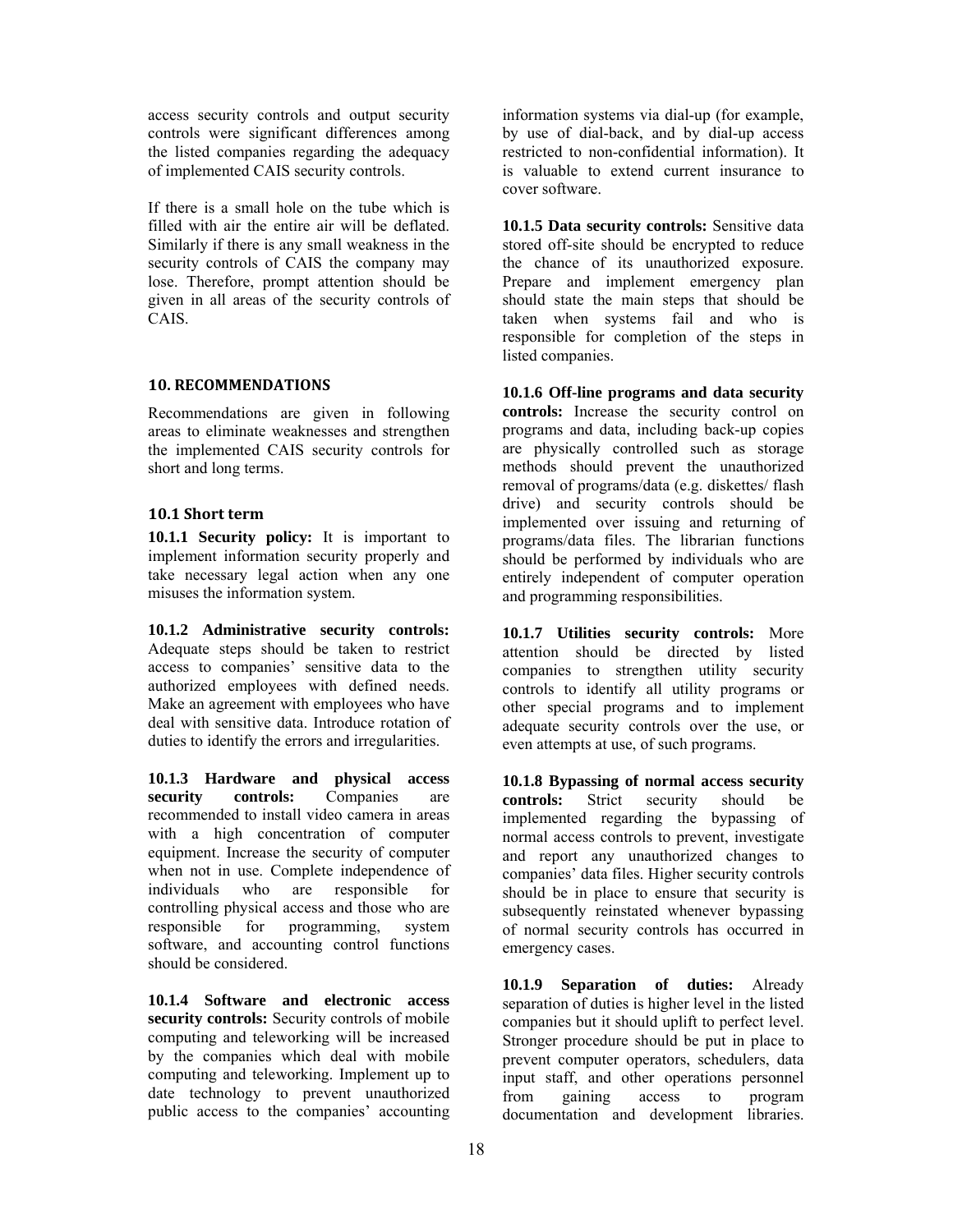Increase level of control to prevent development personnel from gaining access to the computer operations area

**10.1.10 Output security controls:**  Companies should introduce shredding (cutting) machines for disposal of confidential data and shredding of sensitive documents should be restricted to security cleared personnel.Almost output security controls were higher level but they should take more actions on what was mentioned in the questionnaire under the output security controls to reach perfect level.

**10.1.11 Security controls of correct processing in applications:** Statistics of SCCPA reveals that they have already paid adequate controlling methods to eliminate errors. But, still it is in the adequate and higher level. Therefore, they must pay more attention for input data validation, control of internal processing and output data validation to get in touch with perfect level.

## **10.2 Long term**

**10.2.1 Security policy:** The information security policy or policies should be reviewed at planned intervals, and when significant changes in the external environment occur, to ensure its continued suitability, adequacy and effectiveness.

**10.2.2 Administrative security controls:**  Companies which do not have background check to select the employees should include background check to reject the dishonest employees. Mandatory vacations of employees should be taken where not already implemented.

**10.2.3 Hardware and physical access security controls:** *Physical entry control* - Secure areas should be protected by appropriate entry controls to ensure that only authorized personnel are allowed access such as authentication mechanisms (e.g., keycard and PIN) proportionate to the identified risks and the value of the asset(s) protected.

# **11. FUTURE RESEARCH**

The intention of the current research has been to investigate the security controls of CAIS in

the listed companies. One weakness of this study is that it has only dealt with the listed companies at Colombo Stock Exchange. However, more research is needed to obtain evidence from other companies and<br>Government sectors in Sri Lanka Government sectors in Sri Lanka. Comparative studies could be carried out to investigate the significant differences between developing and developed countries regarding the adequacy and effectiveness of implemented CAIS security controls.

# **12. IMPLICATIONS OF THE STUDY**

Most of the CAIS security controls were studied by previous researchers as a little by little (section by section) but this study was done comprehensively (holistic). Therefore, this questionnaire can be used by any organization for self evaluating its CAIS security controls. Further Findings and recommendations of this study help accountants, auditors, managers, and IT users to better understand and secure their CAIS in order to achieve success of their visions.

## **REFERENCES**

- Abu-Musa, A. A. (2004). "Investigating the security controls of CAIS in an emerging economy: an empirical study on Egyptian banking industry", *The Journal of Managerial Auditing*, Emerald Group Publishing Limited, Vol. 19 No. 2, pp. 272-302. [Online], Available: http://emeraldinsight.com/Insight/viewPD F.jsp?Filename=html/Output/Published/E meraldFullTextArticle/Pdf/0510190207.pd f, [07/09/2008].
- Abu-Musa, A. A. (2006). "Exploring perceived threats of CAIS in developing countries: the case of Saudi Arabia", *Managerial Auditing Journal*, Emerald Group Publishing Limited, Vol. 21 No. 4. pp. 387-407 [Online], Available: http://www.emeraldinsight.com/0268- 6902.htm, [29/01/2008].
- Abu-Musa, A. A. (2007a). "Evaluating the security controls of CAIS in developing countries: An examination of current research", *Information Management and Computer Securit*y, Emerald Group Publishing Limited, Vol. 15 No. 1, 2007 pp. 46-63 [Online], Available: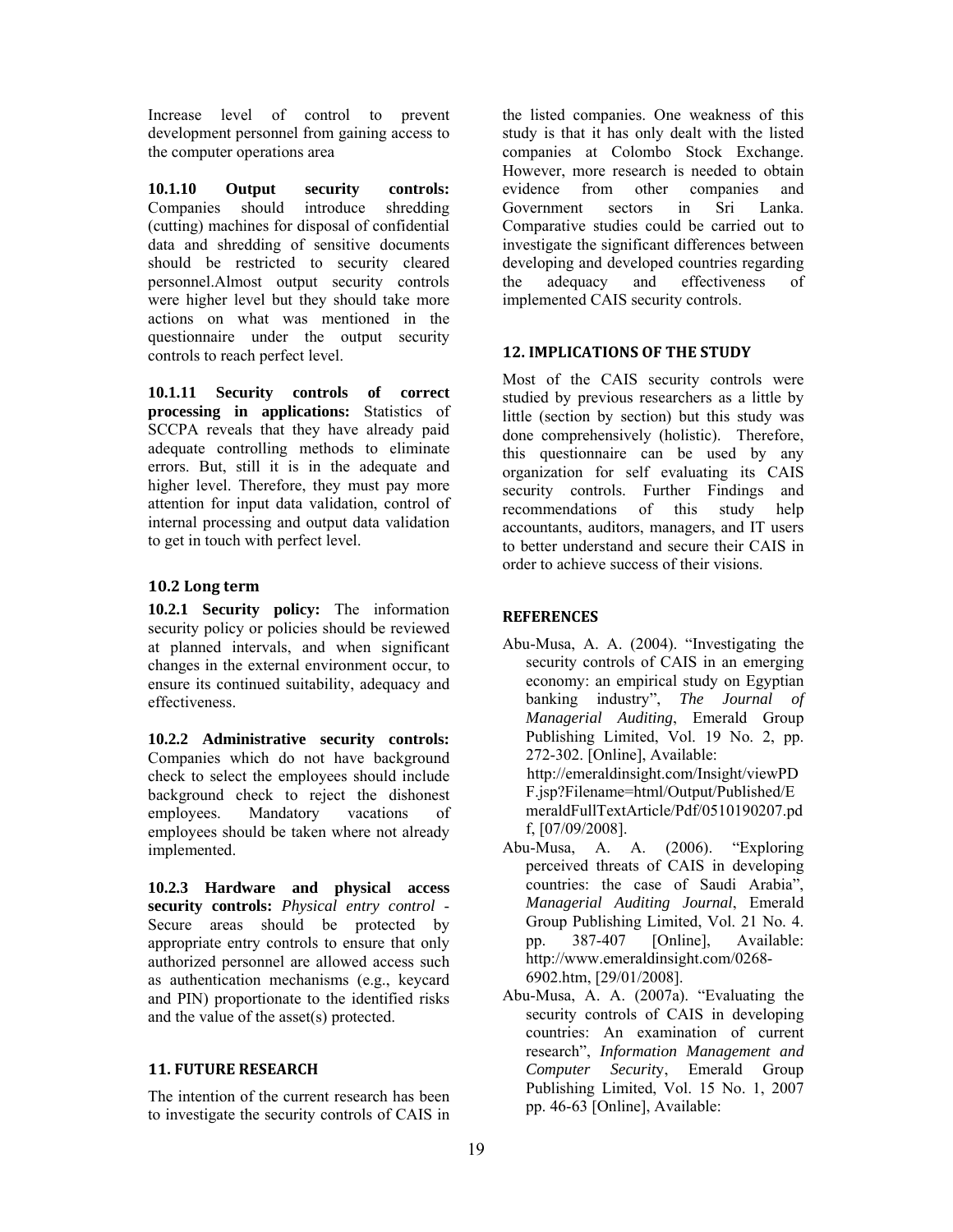http://emeraldinsight.com/Insight/viewPD F.jsp?Filename=html/Output/Published/E meraldFullTextArticle/Pdf/0460150104.pd f, [07/09/2008].

- Abu-Musa, A. A. (2007b). "Evaluating the security controls of CAIS in developing countries: an empirical investigation", *Information Management and Computer Securit*y, Emerald Group Publishing Limited, Vol. 15 No.2, pp.128-148, [Online], Available: http://www.emeraldinsight.com/0968- 5227.htm, [05/03/2008].
- Boritz, J. E. (1999). Computer Control and Audit Guide, [Online] available: http://arts.unwareloo.co/ACCA/ccag
- Colombo Stock Exchange, (2008). *Industry sector,* [Online], Available: http://www.cse.lk/welcome.htm, [29/03/2008], [25/04/2008].
- Courtney, H. M., Cheryl, L. P. and Terryann, G. (1998). "Guide to accounting software: the pluses and minuses of nine leading mid-price-range products", Journal of Accountancy, Vol. 185 No. 3, pp. 44-61.
- Davis, C. E. (1996). 'Perceived security threats to today's accounting information systems: a survey of CISAs', *IS Audit & Control Journal*, Vol. 3, pp. 38-41.
- Dhillon, G. (1999). "Managing and controlling computer misuse", *Information Management & Computer Security*, Vol. 7 No. 4, pp. 171-5.
- Dhillon, G. and Backhouse, J. (2000). "Information systems security management in the new millennium", *Association for Computing Machinery*, *Communication of the ACM,* Vol. 43 No. 7, pp. 125-9.
- Furnell, S. M. and Dowland, P. S. (2000). "A conceptual architecture for real-time intrusion monitoring", *Information Management & Computer Security*, Vol. 8 No. 2, pp. 65-75.
- Gupta, A. and Hammond, R. (2005). "Information systems security issues and decisions for small businesses: An empirical examination" *Information Management & Computer Security,* Vol. 13 No. 4, pp. 297-310 [Online], Available: http://www.emeraldinsight.com/Insight/vie wPDF.jsp?Filename=html/Output/Publishe d/EmeraldFullTextArticle/Pdf/0460130404 .pdf, [13/08/2008].
- Hermanson, D. R., Hill, M. C. and Ivancevich, D. M. (2000). "Information technology-

related activities of internal auditors", *Journal of Information Systems*, Supplement, Vol. 14 No. 1, pp. 39-53.

- Hester, E. D. and Andrew, C. G. (1998). "Industry corner: the information security marketplace", *Business Economics*, Vol. 33 No. 2, pp. 52-6.
- Hood, K. L. and Yang, J. (1998). "Impact of banking information systems security on banking in China: the case of large stateowned banks in Shenzhen economic special zone – an introduction", *Journal of Global Information Management*, Vol. 6 No. 3, pp. 5-15.
- Hunton, J., Wright, A. and Wright, S. (2005). "Are financial auditors overconfident in their ability to assess risks associated with enterprise resource planning systems?", *Journal of Accounting Information Systems*, Vol. 18 No. 2, pp. 7-28.
- Information Technology Code of practice for Information Security Management ISO/IEC 17799 ISO/IEC 27002 (2005). [Online], Available: http://www.17799central.com/iso17799.ht m [23/08/2008] http://privacy.med.miami.edu/glossary/xd\_

iso\_27002\_index.htm [15/10/2008].

- ISACF (2008). Control Objectives for Information and Related Technology (COBIT), Information Systems Audit and Control Foundation, Rolling Meadows, IL. [Online], Available: http://www.isaca.org/Template.cfm?Sectio n=COBIT\_Online&Template=/ContentMa nagement/ContentDisplay.cfm&ContentID =15633 [08/09/2008]
- ITGI (2008). Board Briefing on IT Governance, IT Governance Institute [Online], available: www.itgi.org/ [08/09/2008]
- Kankanhalli, A., Teo, H., Tan, B. and Wei, K. (2003). "An integrative study of information systems security effectiveness", *International Journal of Information Management*, Vol. 23 No. 2, p. 139.
- Kennedy, D. G. (2005). "An Empirical Study of potential challenges and Benefits of Implementing E-learning in Sri Lanka", Special Issue of the International Journal of The Computer, the Internet and Management, pp.33.1-8 [Online], Available:

http://www.elearning.au.edu/research/elear